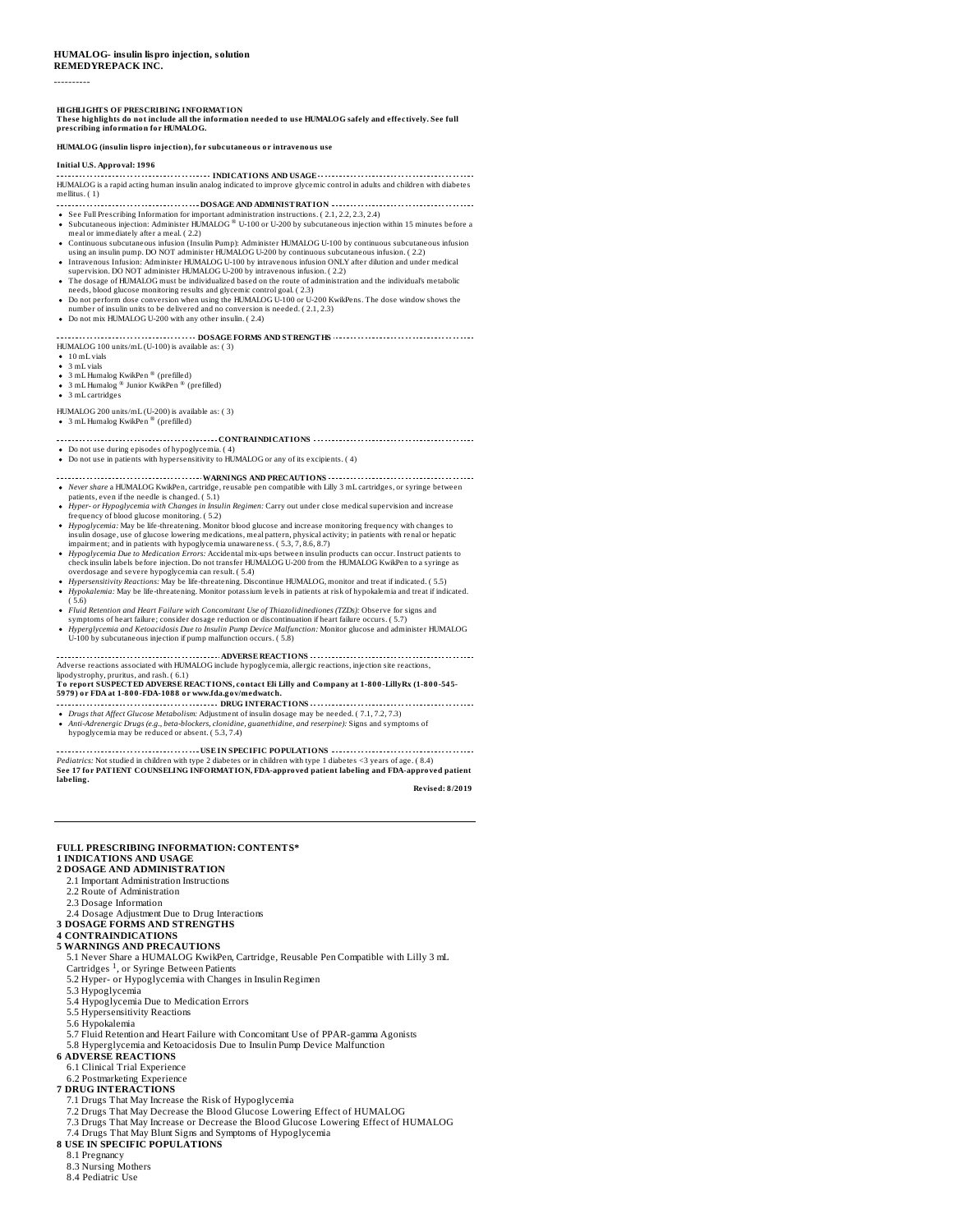- 8.5 Geriatric Use
- 8.6 Renal Impairment
- 8.7 Hepatic Impairment

#### **10 OVERDOSAGE 11 DESCRIPTION**

- **12 CLINICAL PHARMACOLOGY**
- 12.1 Mechanism of Action
- 12.2 Pharmacodynamics
- 12.3 Pharmacokinetics **13 NONCLINICAL TOXICOLOGY**
- 13.1 Carcinogenesis, Mutagenesis, Impairment of Fertility
- 13.2 Animal Toxicology and/or Pharmacology
- **14 CLINICAL STUDIES**
- 14.1 Type 1 Diabetes Adults and Adolescents 14.2 Type 2 Diabetes Adults
- 
- 14.3 Type 1 Diabetes Pediatric and Adolescents 14.4 Type 1 Diabetes – Adults Continuous Subcutaneous Insulin Infusion
- 
- 14.5 Type 1 Diabetes Pediatric Continuous Subcutaneous Insulin Infusion **16 HOW SUPPLIED/STORAGE AND HANDLING**
- 16.1 How Supplied
- 16.2 Storage and Handling 16.3 Preparation and Handling
- 
- 16.4 Admixture for Intravenous Administration
- **17 PATIENT COUNSELING INFORMATION** 17.1 Never Share a HUMALOG KwikPen, Cartridge, Reusable Pen Compatible with Lilly 3 mL
- Cartridges, or Syringe Between Patients
- 17.2 Hypoglycemia
- 17.3 Hypersensitivity Reactions 17.4 Medication Errors
- 
- 17.5 Administration Instruction for HUMALOG U-200
- 17.6 Women of Reproductive Potential
- 17.7 Instructions For Patients Using Continuous Subcutaneous Insulin Pumps \* Sections or subsections omitted from the full prescribing information are not listed.
- **FULL PRESCRIBING INFORMATION**

# **1 INDICATIONS AND USAGE**

HUMALOG is a rapid acting human insulin analog indicated to improve glycemic control in adults and children with diabetes mellitus.

## **2 DOSAGE AND ADMINISTRATION**

# **2.1 Important Administration Instructions**

- Always check insulin labels before administration *[see Warnings and Precautions ( 5.4)]* .
- Inspect HUMALOG visually before use. It should appear clear and colorless. Do not use
- HUMALOG if particulate matter or coloration is seen.
- Use HUMALOG KwikPens with caution in patients with visual impairment that may rely on audible clicks to dial their dose.
- Do NOT mix HUMALOG U-100 with other insulins when administering using a continuous subcutaneous infusion pump.
- Do NOT transfer HUMALOG U-200 from the KwikPen to a syringe for administration *[see Warnings and Precautions ( 5.4)]* .
- Do NOT perform dose conversion when using any HUMALOG U-100 or U-200 KwikPens. The<br>dose window shows the number of insulin units to be delivered and no conversion is needed.
- Do NOT mix HUMALOG U-200 with any other insulins.
- Do NOT administer HUMALOG U-200 using a continuous subcutaneous infusion pump (i.e., insulin pump).
- Do NOT administer HUMALOG U-200 intravenously.

#### **2.2 Route of Administration**

#### Subcutaneous Injection: HUMALOG U-100 or U-200

- Administer the dose of HUMALOG U-100 or HUMALOG U-200 within fifteen minutes before a meal or immediately after a meal by injection into the subcutaneous tissue of the abdominal wall, thigh, upper arm, or buttocks. To reduce the risk of lipodystrophy, rotate the injection site within the same region from one injection to the next *[see Adverse Reactions ( 6)]* .
- HUMALOG administered by subcutaneous injection should generally be used in regimens with an intermediate- or long-acting insulin.
- The HUMALOG U-100 KwikPen and HUMALOG U-200 KwikPen each dial in 1 unit increments. The HUMALOG U-100 Junior KwikPen dials in 0.5 unit increments.

- Continuous Subcutaneous Infusion (Insulin Pump): HUMALOG U-100 ONLY Do NOT administer HUMALOG U-200 using a continuous subcutaneous infusion pump.
- Administer HUMALOG U-100 by continuous subcutaneous infusion into the subcutaneous tissue of the abdominal wall. Rotate infusion sites within the same region to reduce the risk of lipodystrophy *[see Adverse Reactions ( 6.1)]* .
- Follow healthcare professional recommendations when setting basal and meal time infusion rate.
- Do NOT dilute or mix HUMALOG U-100 when administering by continuous subcutaneous infusion.
- Change HUMALOG U-100 in the pump reservoir at least every 7 days.
- Change the infusion sets and the infusion set insertion site at least every 3 days.
- Do NOT expose HUMALOG U-100 in the pump reservoir to temperatures greater than 98.6°F  $(37^{\circ}C)$
- Use HUMALOG U-100 in pump systems suitable for insulin infusion *[see Patient Counseling Information ( 17.7)]* .

- Intravenous Administration: HUMALOG U-100 ONLY Do NOT administer HUMALOG U-200 intravenously.
- Dilute HUMALOG U-100 to concentrations from 0.1 unit/mL to 1.0 unit/mL using 0.9% sodium chloride.
- Administer HUMALOG U-100 intravenously ONLY under medical supervision with close monitoring of blood glucose and potassium levels to avoid hypoglycemia and hypokalemia *[see Warnings and Precautions ( 5.3, 5.6) and How Supplied/Storage and Handling ( 16.4)]* .

#### **2.3 Dosage Information**

- Individualize and adjust the dosage of HUMALOG based on route of administration, the individual's metabolic needs, blood glucose monitoring results and glycemic control goal.
- Dosage adjustments may be needed with changes in physical activity, changes in meal patterns (i.e.,<br>macronutrient content or timing of food intake), changes in renal or hepatic function or during acute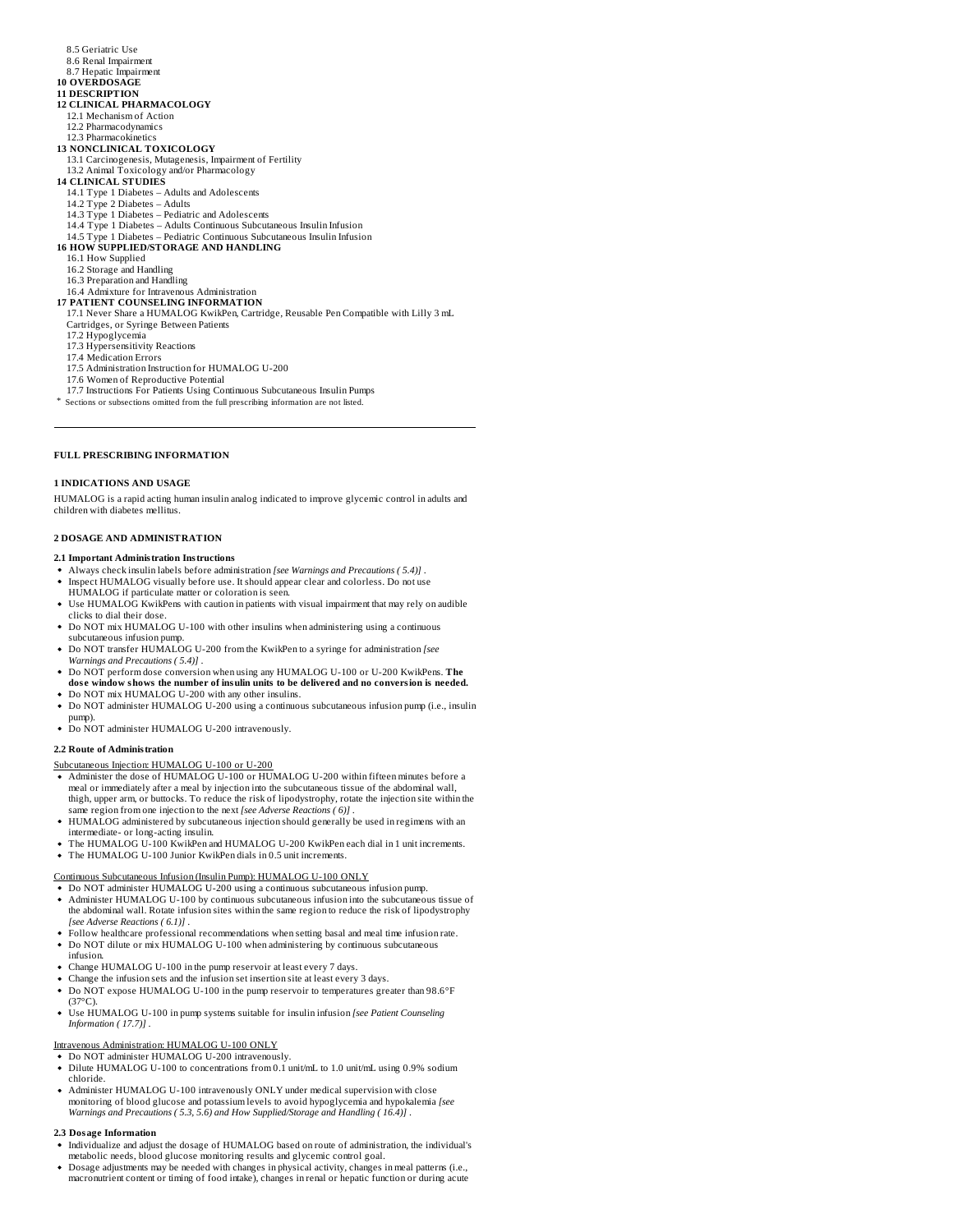illness *[see Warnings and Precautions ( 5.2, 5.3) and Use in Specific Populations ( 8.6, 8.7)]* .

Do NOT perform dose conversion when using any HUMALOG U-100 or U-200 KwikPens. The dose window shows the number of insulin units to be delivered and no conversion is needed.

# **2.4 Dosage Adjustment Due to Drug Interactions**

- Dosage adjustment may be needed when HUMALOG is coadministered with certain drugs *[see Drug Interactions ( 7)]* .
- Dosage adjustment may be needed when switching from another insulin to HUMALOG *[see*
- *Warnings and Precautions ( 5.2)]* .
- Instructions for Mixing with Other Insulins

| <b>HUMALOG U-100 subcutaneous injection</b><br>route                          | • HUMALOG U-100 may be mixed with NPH<br>insulin preparations <b>ONLY</b> .<br>If HUMALOG U-100 is mixed with NPH<br>insulin, HUMALOG U-100 should be drawn<br>into the syringe first. Injection should occur<br>immediately after mixing. |
|-------------------------------------------------------------------------------|--------------------------------------------------------------------------------------------------------------------------------------------------------------------------------------------------------------------------------------------|
| <b>HUMALOG U-100 continuous subcutaneous</b><br>infusion route (Insulin Pump) | Do NOT mix HUMALOG U-100 with any<br>other insulin.                                                                                                                                                                                        |
| <b>HUMALOG U-200 subcutaneous injection</b><br>route                          | Do NOT mix with any other insulin.                                                                                                                                                                                                         |

#### **3 DOSAGE FORMS AND STRENGTHS**

HUMALOG 100 units per mL (U-100) is available as:

- 10 mL vials
- $\bullet~$  3 mL vials
- 3 mL Humalog KwikPen (prefilled)
- 3 mL Humalog Junior KwikPen (prefilled) • 3 mL cartridges
- 

HUMALOG 200 units per mL (U-200) is available as: 3 mL Humalog KwikPen (prefilled)

# **4 CONTRAINDICATIONS**

- HUMALOG is contraindicated: during episodes of hypoglycemia
- $\bullet~$  in patients who are hypersensitive to HUMALOG or to any of its excipients.

#### **5 WARNINGS AND PRECAUTIONS**

## **5.1 Never Share a HUMALOG KwikPen, Cartridge, Reusable Pen Compatible with Lilly 3 mL Cartridges , or Syringe Between Patients 1**

HUMALOG KwikPens, cartridges, and reusable pens compatible with Lilly 3 mL cartridges must never be shared between patients, even if the needle is changed. Patients using HUMALOG vials must never share needles or syringes with another person. Sharing poses a risk for transmission of blood-borne pathogens.

#### **5.2 Hyper- or Hypoglycemia with Changes in Insulin Regimen**

Changes in insulin strength, manufacturer, type, or method of administration may affect glycemic control and predispose to hypoglycemia *[see Warnings and Precautions ( 5.3)]* or hyperglycemia. These<br>changes should be made cautiously and under close medical supervision and the frequency of blood glucose monitoring should be increased.

#### **5.3 Hypoglycemia**

Hypoglycemia is the most common adverse reaction associated with insulins, including HUMALOG. Severe hypoglycemia can cause seizures, may be life-threatening, or cause death. Hypoglycemia can impair concentration ability and reaction time; this may place an individual and others at risk in situations where these abilities are important (e.g., driving or operating other machinery).

Hypoglycemia can happen suddenly and symptoms may differ in each individual and change over time in the same individual. Symptomatic awareness of hypoglycemia may be less pronounced in patients with longstanding diabetes, in patients with diabetic nerve disease, in patients using medications that block the<br>sympathetic nervous system (e.g., beta-blockers) *[see Drug Interactions ( 7)]* , or in patients who experience recurrent hypoglycemia.

## Risk Factors for Hypoglycemia

The risk of hypoglycemia after an injection is related to the duration of action of the insulin and, in<br>general, is highest when the glucose lowering effect of the insulin is maximal. As with all insulin<br>preparations, the or at different times in the same individual and depends on many conditions, including the area of injection as well as the injection site blood supply and temperature *[see Clinical Pharmacology ( 12.2)] .*<br>Other factors which may increase the risk of hypoglycemia include changes in meal pattern (e.g., macronutrient content or timing of meals), changes in level of physical activity, or changes to coadministered medication [*see Drug Interactions ( 7*)] . Patients with renal or hepatic impairment may be at<br>higher risk of hypoglycemia [*see Use in Specific Populations ( 8.6, 8.7)*] .

# Risk Mitigation Strategies for Hypoglycemia

Patients and caregivers must be educated to recognize and manage hypoglycemia. Self-monitoring of blood glucose plays an essential role in the prevention and management of hypoglycemia. In patients at higher risk for hypoglycemia and patients who have reduced symptomatic awareness of hypoglycemia, increased frequency of blood glucose monitoring is recommended.

#### **5.4 Hypoglycemia Due to Medication Errors**

Accidental mix-ups between basal insulin products and other insulins, particularly rapid-acting insulins, have been reported. To avoid medication errors between HUMALOG and other insulins, instruct patients to always check the insulin label before each injection.

Do not transfer HUMALOG U-200 from the HUMALOG KwikPen to a syringe. The markings on the insulin syringe will not measure the dose correctly and can result in overdosage and severe<br>hypoglycemia *[see Dosage and Administration ( 2.1) and Warnings and Precautions ( 5.3)]* .

#### **5.5 Hypers ensitivity Reactions**

Severe, life-threatening, generalized allergy, including anaphylaxis, can occur with insulin products, including HUMALOG. If hypersensitivity reactions occur, discontinue HUMALOG; treat per standard of care and monitor until symptoms and signs resolve *[see Adverse Reactions ( 6.1)]* . HUMALOG is contraindicated in patients who have had hypersensitivity reactions to HUMALOG or any of its excipients *[see Contraindications ( 4)]* .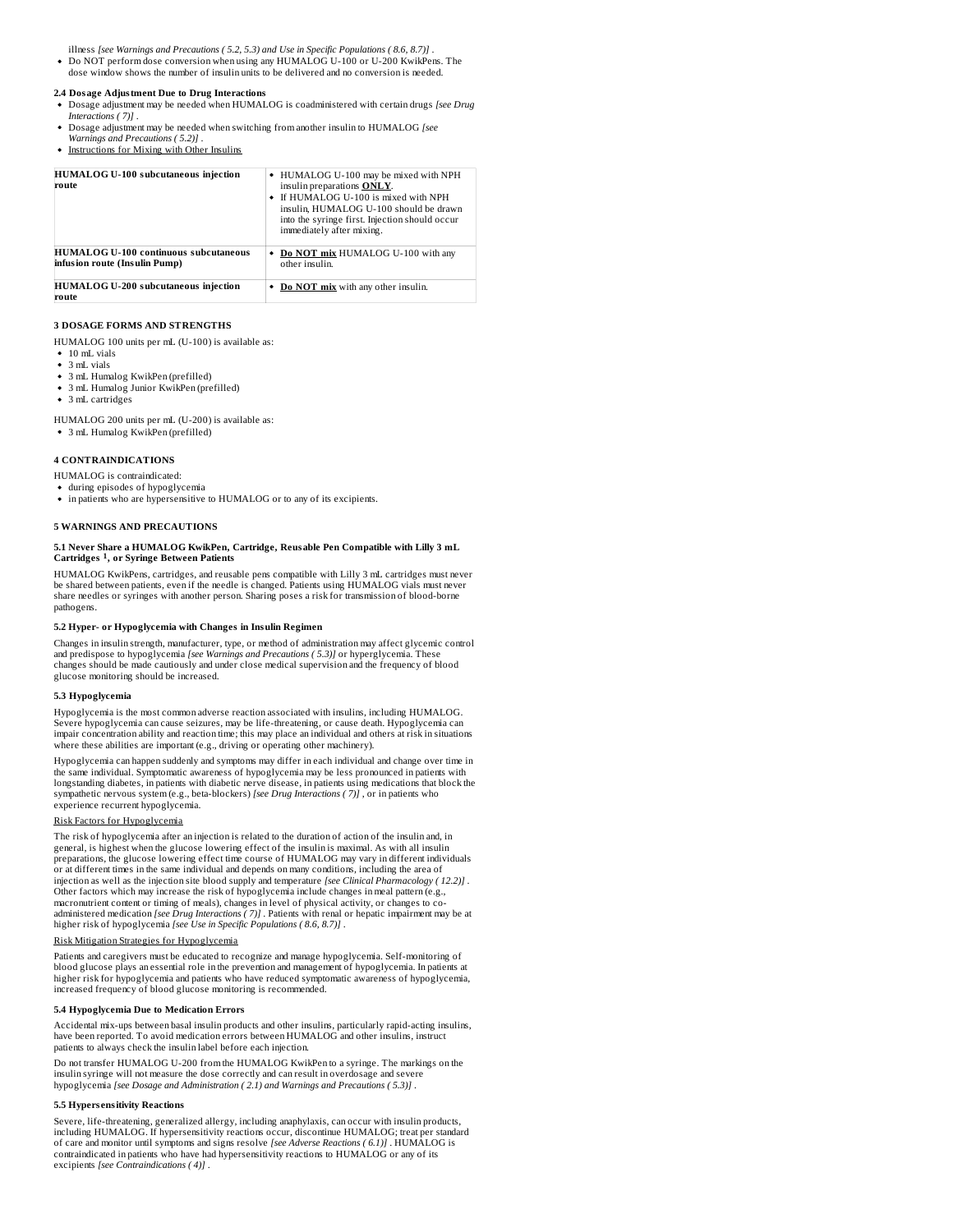#### **5.6 Hypokalemia**

All insulin products, including HUMALOG, cause a shift in potassium from the extracellular to intracellular space, possibly leading to hypokalemia. Untreated hypokalemia may cause respiratory<br>paralysis, ventricular arrhythmia, and death. Monitor potassium levels in patiems at risk for hypokalemia<br>if indicated (e.g. serum potassium concentrations).

#### **5.7 Fluid Retention and Heart Failure with Concomitant Us e of PPAR-gamma Agonists**

Thiazolidinediones (TZDs), which are peroxisome proliferator-activated receptor (PPAR)-gamma agonists, can cause dose-related fluid retention, particularly when used in combination with insulin. Fluid retention may lead to or exacerbate heart failure. Patients treated with insulin, including HUMALOG, and a PPAR-gamma agonist should be observed for signs and symptoms of heart failure. If heart failure develops, it should be managed according to current standards of care, and discontinuation or dose reduction of the PPAR-gamma agonist must be considered.

#### **5.8 Hyperglycemia and Ketoacidosis Due to Insulin Pump Device Malfunction**

Malfunction of the insulin pump or insulin infusion set or insulin degradation can rapidly lead to hyperglycemia and ketoacidosis. Prompt identification and correction of the cause of hyperglycemia or ketosis is necessary. Interim subcutaneous injections with HUMALOG may be required. Patients using continuous subcutaneous insulin infusion pump therapy must be trained to administer insulin by injection<br>and have alternate insulin therapy available in case of pump failure *[see How Supplied/Storage and*<br>Handling ( 16.2)

#### **6 ADVERSE REACTIONS**

Observed with HUMALOG U-100

The following adverse reactions are discussed elsewhere:

- Hypoglycemia *[see Warnings and Precautions ( 5.3)]* .
- Hypokalemia *[see Warnings and Precautions ( 5.6)]* .

#### **6.1 Clinical Trial Experience**

Because clinical trials are conducted under widely varying designs, the adverse reaction rates reported in one clinical trial may not be easily compared with those rates reported in another clinical trial, and may not reflect the rates actually observed in clinical practice.

The frequencies of Treatment-Emergent Adverse Events during HUMALOG clinical trials in patients<br>with type 1 diabetes mellitus and type 2 diabetes mellitus are listed in the tables below.

| Table 1: Treatment-Emergent Adverse Events in Patients with Type 1 Diabetes Mellitus (adverse |  |
|-----------------------------------------------------------------------------------------------|--|
| events with frequency $>5\%$ )                                                                |  |

| Events, $n$ $(\%)$      | Lispro<br>$(n=81)$ | Regular human insulin<br>$(n=86)$ |  |  |
|-------------------------|--------------------|-----------------------------------|--|--|
| Flu syndrome            | 28 (34.6)          | 28 (32.6)                         |  |  |
| Pharyngitis             | 27 (33.3)          | 29 (33.7)                         |  |  |
| Rhinitis                | 20 (24.7)          | 25(29.1)                          |  |  |
| Headache                | 24 (29.6)          | 19 (22.1)                         |  |  |
| Pain                    | 16(19.8)           | 14 (16.3)                         |  |  |
| Cough increased         | 14 (17.3)          | 15 (17.4)                         |  |  |
| Infection               | 11(13.6)           | 18 (20.9)                         |  |  |
| Nausea                  | 5(6.2)             | 13(15.1)                          |  |  |
| Accidental injury       | 7(8.6)             | 10(11.6)                          |  |  |
| Surgical procedure      | 5(6.2)             | 12(14.0)                          |  |  |
| Fever                   | 5(6.2)             | 10(11.6)                          |  |  |
| Abdominal pain          | 6(7.4)             | 7(8.1)                            |  |  |
| Asthenia                | 6(7.4)             | 7(8.1)                            |  |  |
| <b>Bronchitis</b>       | 6(7.4)             | 6(7.0)                            |  |  |
| Diarrhea                | 7(8.6)             | 5(5.8)                            |  |  |
| Dysmenorrhea            | 5(6.2)             | 6(7.0)                            |  |  |
| Myalgia                 | 6(7.4)             | 5(5.8)                            |  |  |
| Urinary tract infection | 5(6.2)             | 4(4.7)                            |  |  |

**Table 2: Treatment-Emergent Advers e Events in Patients with Type 2 Diabetes Mellitus (advers e events with frequency ≥5%)**

| Events, $n$ $(\%)$ | Lispro<br>$(n=714)$ | Regular human insulin<br>$(n=709)$ |
|--------------------|---------------------|------------------------------------|
| Headache           | 83 (11.6)           | 66 (9.3)                           |
| Pain               | 77(10.8)            | 71(10.0)                           |
| Infection          | 72(10.1)            | 54(7.6)                            |
| Pharyngitis        | 47(6.6)             | 58 (8.2)                           |
| Rhinitis           | 58 $(8.1)$          | 47(6.6)                            |
| Flu syndrome       | 44 (6.2)            | 58 (8.2)                           |
| Surgical procedure | 53(7.4)             | 48(6.8)                            |

Insulin initiation and intensification of glucose control

Intensification or rapid improvement in glucose control has been associated with a transitory, reversible ophthalmologic refraction disorder, worsening of diabetic retinopathy, and acute painful peripheral neuropathy. However, long-term glycemic control decreases the risk of diabetic retinopathy and neuropathy.

# Lipodystrophy

Long-term use of insulin, including HUMALOG, can cause lipodystrophy at the site of repeated insulin injections or infusion. Lipodystrophy includes lipohypertrophy (thickening of adipose tissue) and lipoatrophy (thinning of adipose tissue), and may affect insulin absorption. Rotate insulin injection or<br>infusion sites within the same region to reduce the risk of lipodystrophy *[see Dosage and Administration ( 2.2)]* .

## Weight gain

Weight gain can occur with insulin therapy, including HUMALOG, and has been attributed to the anabolic effects of insulin and the decrease in glucosuria.

# Peripheral Edema

Insulin, including HUMALOG, may cause sodium retention and edema, particularly if previously poor metabolic control is improved by intensified insulin therapy.

#### Adverse Reactions with Continuous Subcutaneous Insulin Infusion (CSII) — HUMALOG U-100

In a 12-week, randomized, crossover study in adult patients with type 1 diabetes (n=39), the rates of catheter occlusions and infusion site reactions were similar for HUMALOG U-100 and regular human insulin treated patients ( *see* Table 3).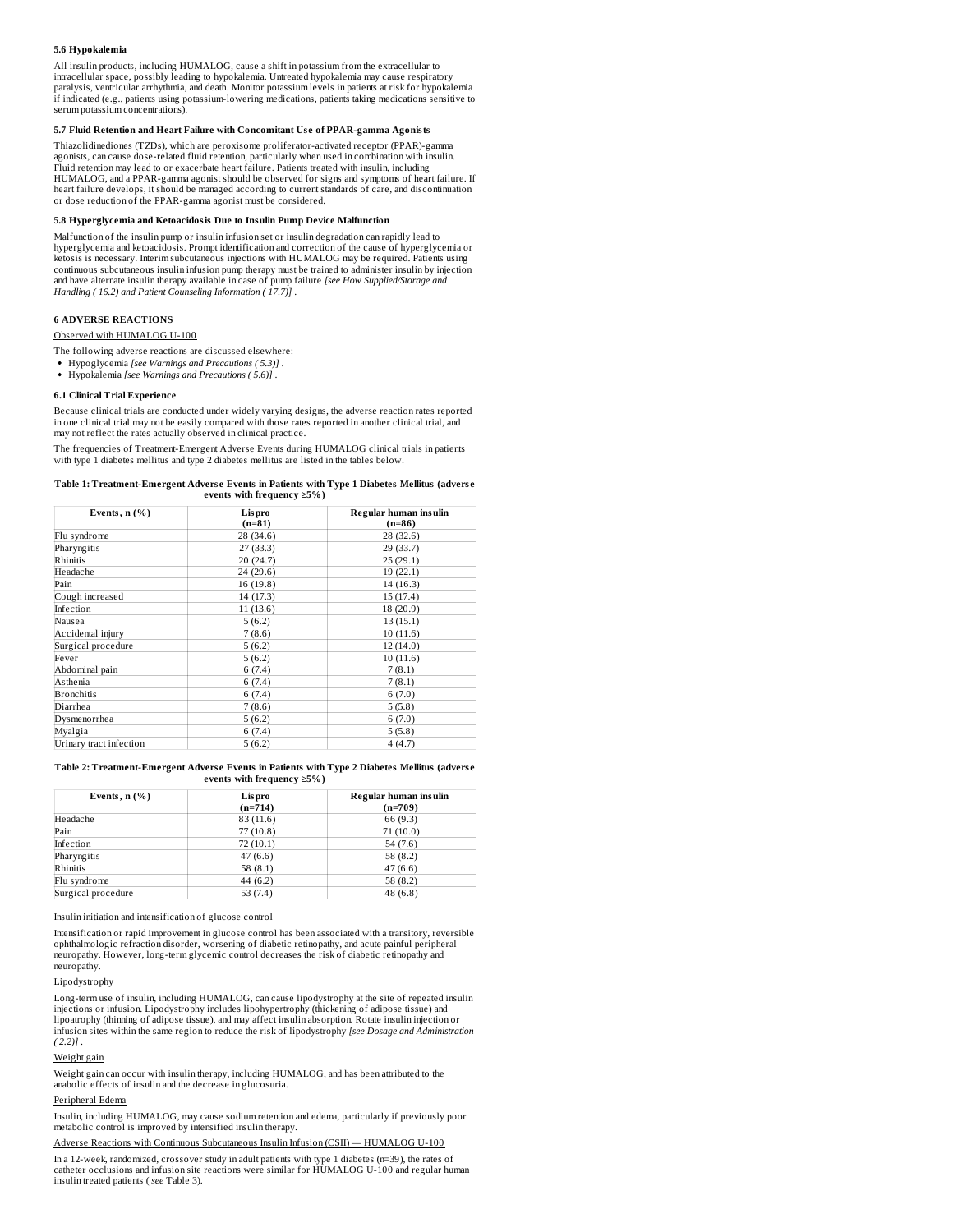#### **Table 3: Catheter Occlusions and Infusion Site Reactions**

|                           | HUMALOG U-100  | Regular human insulin |
|---------------------------|----------------|-----------------------|
|                           | $(n=38)$       | $(n=39)$              |
| Catheter occlusions/month | 0.09           | 0.10                  |
| Infusion site reactions   | $2.6\%$ (1/38) | $2.6\%$ (1/39)        |

In a randomized, 16-week, open-label, parallel design study of children and adolescents with type 1 diabetes, adverse event reports related to infusion-site reactions were similar for insulin lispro and insulin aspart (21% of 100 patients versus 17% of 198 patients, respectively). In both groups, the most frequently reported infusion site adverse events were infusion site erythema and infusion site reaction.

#### Allergic Reactions

*Local Allergy* — As with any insulin therapy, patients taking HUMALOG may experience redness, swelling, or itching at the site of the injection. These minor reactions usually resolve in a few days to a few weeks, but in some occasions, may require discontinuation of HUMALOG. In some instances, these reactions may be related to factors other than insulin, such as irritants in a skin cleansing agent or poor injection technique.

*Systemic Allergy* — Severe, life-threatening, generalized allergy, including anaphylaxis, may occur with any insulin, including HUMALOG. Generalized allergy to insulin may cause whole body rash (including pruritus), dyspnea, wheezing, hypotension, tachycardia, or diaphoresis.

In controlled clinical trials, pruritus (with or without rash) was seen in 17 patients receiving regular human insulin (n=2969) and 30 patients receiving HUMALOG (n=2944).

Localized reactions and generalized myalgias have been reported with injected metacresol, which is an excipient in HUMALOG *[see Contraindications ( 4)]* .

#### Antibody Production

In large clinical trials with patients with type 1 (n=509) and type 2 (n=262) diabetes mellitus, anti-insulin antibody (insulin lispro-specific antibodies, insulin-specific antibodies, cross-reactive antibodies) formation was evaluated in patients receiving both regular human insulin and HUMALOG (including patients previously treated with human insulin and naive patients). As expected, the largest increase in the antibody levels occurred in patients new to insulin therapy. The antibody levels peaked by 12 months and declined over the remaining years of the study. These antibodies do not appear to cause deterioration in glycemic control or necessitate an increase in insulin dose. There was no statistically significant relationship between the change in the total daily insulin dose and the change in percent antibody binding for any of the antibody types.

#### **6.2 Postmarketing Experience**

# HUMALOG U-100

The following additional adverse reactions have been identified during post-approval use of HUMALOG. Because these reactions are reported voluntarily from apopulation of uncertain size, it is not always possible to reliably estimate their frequency or establish a causal relationship to drug exposure.

Medication errors in which other insulins have been accidentally substituted for HUMALOG have been identified during postapproval use *[see Patient Counseling Information ( 17.4)]* .

#### **7 DRUG INTERACTIONS**

#### **7.1 Drugs That May Increas e the Risk of Hypoglycemia**

The risk of hypoglycemia associated with HUMALOG use may be increased when co-administered with antidiabetic agents, salicylates, sulfonamide antibiotics, monoamine oxidase inhibitors, fluoxetine, pramlintide, disopyramide, fibrates, propoxyphene, pentoxifylline, ACE inhibitors, angiotensin II receptor blocking agents, and somatostatin analogs (e.g., octreotide). Dose adjustment and increased frequency of glucose monitoring may be required when HUMALOG is co-administered with these drugs.

#### **7.2 Drugs That May Decreas e the Blood Glucos e Lowering Effect of HUMALOG**

The glucose lowering effect of HUMALOG may be decreased when co-administered with corticosteroids, isoniazid, niacin, estrogens, oral contraceptives, phenothiazines, danazol, diuretics, sympathomimetic agents (e.g., epinephrine, albuterol, terbutaline), somatropin, atypical antipsychotics, glucagon, protease inhibitors, and thyroid hormones. Dose adjustment and increased frequency of glucose monitoring may be required when HUMALOG is co-administered with these drugs.

#### **7.3 Drugs That May Increas e or Decreas e the Blood Glucos e Lowering Effect of HUMALOG**

The glucose lowering effect of HUMALOG may be increased or decreased with co-administered with beta-blockers, clonidine, lithium salts, and alcohol. Pentamidine may cause hypoglycemia, which may sometimes be followed by hyperglycemia. Dose adjustment and increased frequency of glucose monitoring may be required when HUMALOG is co-administered with these drugs.

#### **7.4 Drugs That May Blunt Signs and Symptoms of Hypoglycemia**

The signs and symptoms of hypoglycemia *[see Warnings and Precautions ( 5.3)]* may be blunted when beta-blockers, clonidine, guanethidine, and reserpine are co-administered with HUMALOG.

# **8 USE IN SPECIFIC POPULATIONS**

#### **8.1 Pregnancy**

Pregnancy Category B. All pregnancies have a background risk of birth defects, loss, or other adverse outcome regardless of drug exposure. This background risk is increased in pregnancies complicated by hyperglycemia and may be decreased with good metabolic control. It is essential for patients with diabetes or history of gestational diabetes to maintain good metabolic control before conception and throughout pregnancy. In patients with diabetes or gestational diabetes insulin requirements may decrease during the first trimester, generally increase during the second and third trimesters, and rapidly decline after delivery. Careful monitoring of glucose control is essential in these patients. Therefore, female patients should be advised to tell their physicians if they intend to become, or if they become pregnant while taking HUMALOG.

Although there are limited clinical studies of the use of HUMALOG in pregnancy, published studies<br>with human insulins suggest that optimizing overall glycemic control, including postprandial control, before conception and during pregnancy improves fetal outcome.

In a combined fertility and embryo-fetal development study, female rats were given subcutaneous insulin lispro injections of 5 and 20 units/kg/day (0.8 and 3 times the human subcutaneous dose of 1 unit/kg/day, based on units/body surface area, respectively) from 2 weeks prior to cohabitation through Gestation Day 19. There were no adverse effects on female fertility, implantation, or fetal viability and morphology. However, fetal growth retardation was produced at the 20 units/kg/day-dose as indicated by decreased fetal weight and an increased incidence of fetal runts/litter.

In an embryo-fetal development study in pregnant rabbits, insulin lispro doses of 0.1, 0.25, and 0.75 unit/kg/day (0.03, 0.08, and 0.24 times the human subcutaneous dose of 1 unit/kg/day, based on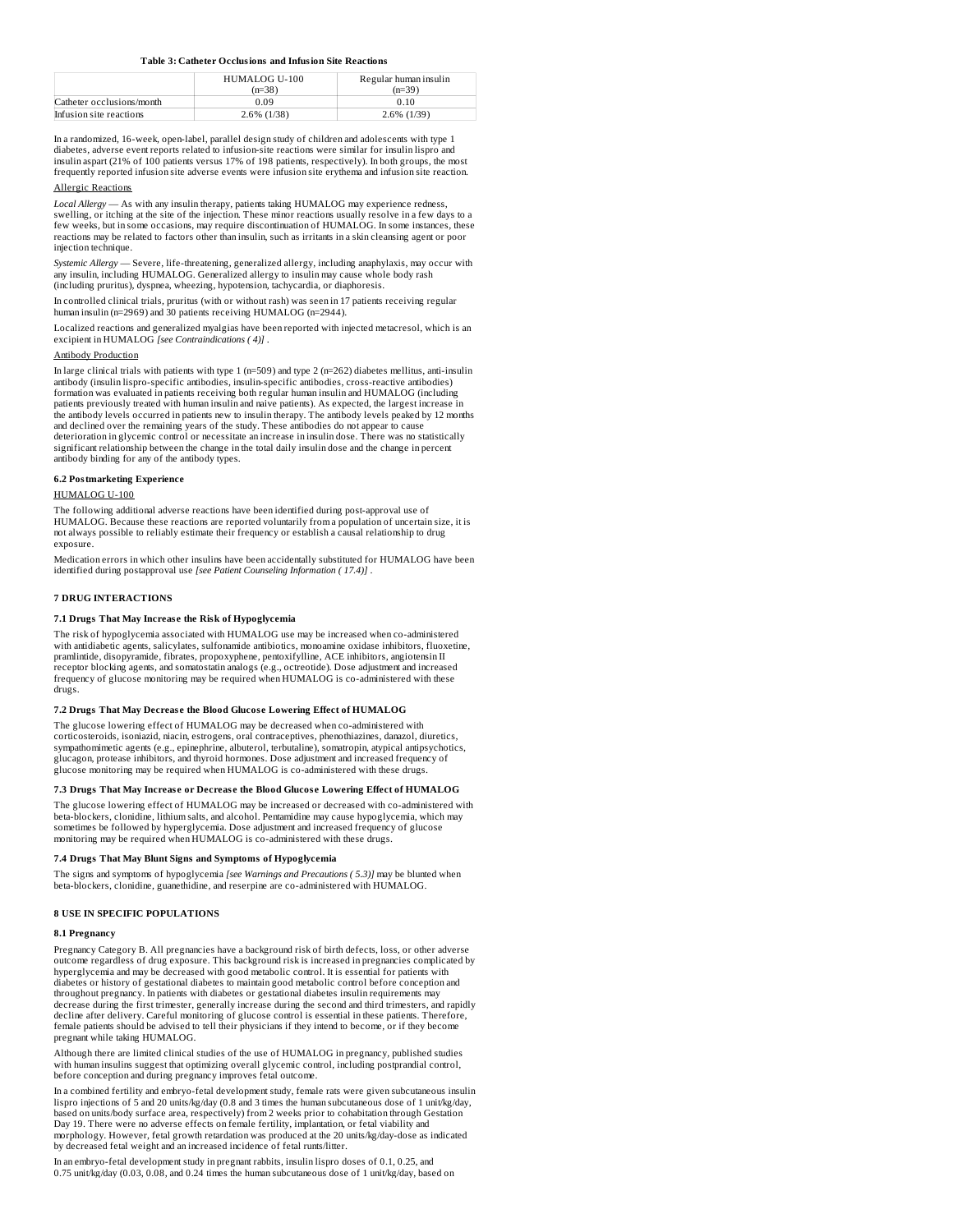units/body surface area, respectively) were injected subcutaneously on Gestation days 7 through 19. There were no adverse effects on fetal viability, weight, and morphology at any dose.

#### **8.3 Nursing Mothers**

It is unknown whether insulin lispro is excreted in human milk. Because many drugs are excreted in human milk, caution should be exercised when HUMALOG is administered to a nursing woman. Use of HUMALOG is compatible with breastfeeding, but women with diabetes who are lactating may require adjustments of their insulin doses.

#### **8.4 Pediatric Us e**

HUMALOG is approved for use in children for subcutaneous daily injections *[see Clinical Studies ( 14)]* . Only the U-100 formulation of HUMALOG is approved for use in children by continuous subcutaneous infusion in insulin pumps. HUMALOG has not been studied in pediatric patients younger than 3 years of age. HUMALOG has not been studied in pediatric patients with type 2 diabetes

As in adults, the dosage of HUMALOG must be individualized in pediatric patients based on metabolic needs and results of frequent monitoring of blood glucose.

#### **8.5 Geriatric Us e**

Of the total number of subjects (n=2834) in eight clinical studies of HUMALOG, twelve percent (n=338) were 65 years of age or over. The majority of these had type 2 diabetes. HbA <sub>1c</sub> values and<br>hypoglycemia rates did not differ by age. Pharmacokinetic/pharmacodynamic studies to assess the effect of age on the onset of HUMALOG action have not been performed.

# **8.6 Renal Impairment**

Patients with renal impairment may be at increased risk of hypoglycemia and may require more frequent HUMALOG dose adjustment and more frequent blood glucose monitoring *[see Clinical Pharmacology ( 12.3)]* .

#### **8.7 Hepatic Impairment**

Patients with hepatic impairment may be at increased risk of hypoglycemia and may require more frequent HUMALOG dose adjustment and more frequent blood glucose monitoring *[see Clinical Pharmacology ( 12.3)]* .

#### **10 OVERDOSAGE**

Excess insulin administration may cause hypoglycemia and hypokalemia. Mild episodes of hypoglycemia usually can be treated with oral glucose. Adjustments in drug dosage, meal patterns, or exercise may be needed. More severe episodes with coma, seizure, or neurologic impairment may be treated with intramuscular/subcutaneous glucagon or concentrated intravenous glucose. Sustained carbohydrate intake and observation may be necessary because hypoglycemia may recur after apparent clinical recovery. Hypokalemia must be corrected appropriately.

# **11 DESCRIPTION**

<code>HUMALOG</code>  $^\circledR$  (insulin lispro injection) is a rapid-acting human insulin analog used to lower blood glucose. Insulin lispro is produced by recombinant DNA technology utilizing a non-pathogenic laboratory strain of *Escherichia coli*. Insulin lispro differs from human insulin in that the amino acid proline at position B28 is replaced by lysine and the lysine in position B29 is replaced by proline.<br>Chemically, it is Lys(B28), Pro(B29) human insulin analog and has the empirical formula C <sub>257</sub>H <sub>383</sub>N<br><sub>65</sub>O <sub>77</sub>S <sub>6</sub> a

HUMALOG has the following primary structure:

HUMALOG is a sterile, aqueous, clear, and colorless solution. Each milliliter of HUMALOG U-100 contains insulin lispro 100 units, 16 mg glycerin, 1.88 mg dibasic sodium phosphate, 3.15 mg<br>Metacresol, zinc oxide content adjusted to provide 0.0197 mg zinc ion, trace amounts of phenol, and Water for Injection. Insulin lispro has a pH of 7.0 to 7.8. The pH is adjusted by addition of aqueous solutions of hydrochloric acid 10% and/or sodium hydroxide 10%. Each milliliter of HUMALOG U-200 contains insulin lispro 200 units, 16 mg glycerin, 5 mg tromethamine, 3.15 mg Metacresol, zinc oxide content adjusted to provide 0.046 mg zinc ion, trace amounts of phenol, and Water for Injection. Insulin lispro has a pH of 7.0 to 7.8. The pH is adjusted by addition of aqueous solutions of hydrochloric acid 10% and/or sodium hydroxide 10%.

### **12 CLINICAL PHARMACOLOGY**

#### **12.1 Mechanism of Action**

Regulation of glucose metabolism is the primary activity of insulins and insulin analogs, including insulin lispro. Insulins lower blood glucose by stimulating peripheral glucose uptake by skeletal muscle and fat, and by inhibiting hepatic glucose production. Insulins inhibit lipolysis and proteolysis, and enhance protein synthesis.

### **12.2 Pharmacodynamics**

HUMALOG has been shown to be equipotent to human insulin on a molar basis. One unit of HUMALOG has the same glucose-lowering effect as one unit of regular human insulin. Studies in normal volunteers and patients with diabetes demonstrated that HUMALOG has a more rapid onset of action and a shorter duration of activity than regular human insulin when given subcutaneously.

The time course of action of insulin and insulin analogs, such as HUMALOG, may vary considerably in different individuals or within the same individual. The parameters of HUMALOG activity (time of onset, peak time, and duration) as designated in Figure 1 should be considered only as general guidelines. The rate of insulin absorption, and consequently the onset of activity are known to be affected by the site of injection, exercise, and other variables *[see Warnings and Precautions ( 5.2)]* .

a Baseline insulin concentration was maintained by infusion of 0.2 mU/min/kg human insulin.

Intravenous Administration of HUMALOG U-100 — The glucose lowering effect of intravenously administered HUMALOG was tested in 21 patients with type 1 diabetes. For the study, the patients' usual doses of insulin were held and blood glucose concentrations were allowed to reach a stable range of 200 to 260 mg/dL during a one to three hours run-in phase. The run-in phase was followed by a 6-hour assessment phase. During the assessment phase, patients received intravenous HUMALOG at an initial infusion rate of 0.5 units/hour. The infusion rate of HUMALOG could be adjusted at regular timed intervals to achieve and maintain blood glucose concentrations between 100 to 160 mg/dL.

The mean blood glucose levels during the assessment phase for patients on HUMALOG therapy are summarized below in Table 4. All patients achieved the targeted glucose range at some point during the<br>6-hour assessment phase. At the endpoint, blood glucose was within the target range (100 to<br>160 mg/dL) for 17 of 20 pat near normoglycemia was 129 ± 14 minutes for HUMALOG.

# **Table 4: Mean Blood Glucos e Concentrations (mg/dL) During Intravenous Infusions of HUMALOG U-100**

| Time from Start of Infusion (minutes) | Mean Blood Glucose (mg/dL) Intravenous <sup>a</sup> |
|---------------------------------------|-----------------------------------------------------|
|                                       |                                                     |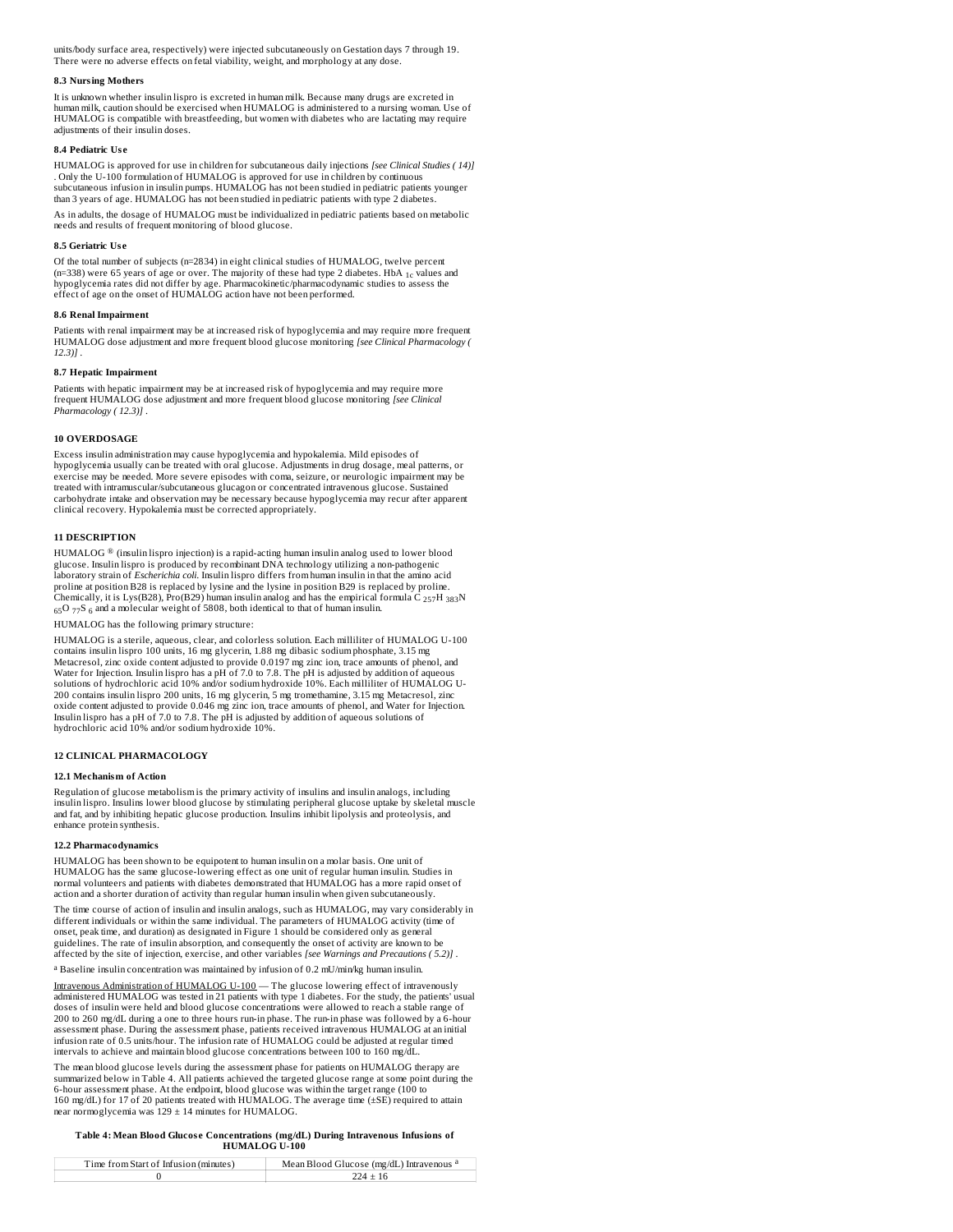| 30  | $205 \pm 21$ |
|-----|--------------|
| 60  | $195 \pm 20$ |
| 120 | $165 \pm 26$ |
| 180 | $140 \pm 26$ |
| 240 | $123 \pm 20$ |
| 300 | $120 \pm 27$ |
| 360 | $122 \pm 25$ |

 $a$  Results shown as mean  $\pm$  SD

The pharmacodynamics of a single 20 unit dose of HUMALOG U-200 administered subcutaneously were compared to the pharmacodynamics of a single 20 unit dose of HUMALOG U-100 administered subcutaneously in a euglycemic clamp study enrolling healthy subjects. In this study, the overall, maximum, and time to maximum glucose lowering effect were similar between HUMALOG U-200 and<br>HUMALOG U-100. The mean area under the glucose infusion rate curves (measure of overall pharmacodynamic effect) were 125 g and 126 g for HUMALOG U-200 and HUMALOG U-100, respectively. The maximum glucose infusion rate was 534 mg/min and 559 mg/min and the corresponding median time (min, max) to maximum effect were 2.8 h (0.5 h – 6.3 h) and 2.4 h (0.5 h – 4.7 h) for HUMALOG U-200 and HUMALOG U-100, respectively.

#### **12.3 Pharmacokinetics**

Absorption and Bioavailability — Studies in healthy volunteers and patients with diabetes demonstrated that HUMALOG is absorbed more quickly than regular human insulin. In healthy volunteers given subcutaneous doses of HUMALOG ranging from 0.1 to 0.4 unit/kg, peak serum levels were seen 30 to 90 minutes after dosing. When healthy volunteers received equivalent doses of regular human insulin, peak insulin levels occurred between 50 to 120 minutes after dosing. Similar results were seen in patients with type 1 diabetes ( *see* Figure 2).

a Baseline insulin concentration was maintained by infusion of 0.2 mU/min/kg human insulin.

HUMALOG U-100 was absorbed at a consistently faster rate than regular human insulin in healthy male volunteers given 0.2 unit/kg at abdominal, deltoid, or femoral subcutaneous sites. After HUMALOG was administered in the abdomen, serum drug levels were higher and the duration of action was slightly shorter than after deltoid or thigh administration. Bioavailability of HUMALOG is similar to that of regular human insulin. The absolute bioavailability after subcutaneous injection ranges from 55% to 77% with doses between 0.1 to 0.2 unit/kg, inclusive.

The results of a study in healthy subjects demonstrated that HUMALOG U-200 is bioequivalent to HUMALOG U-100 following administration of a single 20 unit dose.

The mean observed area under the serum insulin concentration-time curve from time zero to infinity was 2360 pmol hr/L and 2390 pmol hr/L for HUMALOG U-200 and HUMALOG U-100, respectively. The corresponding mean peak serum insulin concentration was 795 pmol/L and 909 pmol/L for HUMALOG U-200 and HUMALOG U-100, respectively. The median time to maximum concentration was 1.0 hour for both formulations.

Distribution — When administered intravenously as bolus injections of 0.1 and 0.2 U/kg dose in two separate groups of healthy subjects, the mean volume of distribution of HUMALOG appeared to decrease with increase in dose (1.55 and 0.72 L/kg, respectively) in contrast to that of regular human insulin for which, the volume of distribution was comparable across the two dose groups (1.37 and 1.12 L/kg for 0.1 and 0.2 U/kg dose, respectively).

Metabolism — Human metabolism studies have not been conducted. However, animal studies indicate that the metabolism of HUMALOG is identical to that of regular human insulin.

 $Elimination - After subcutaneous administration of HUMALOG, the t<sub>1/2</sub> is shorter than that of regular$ human insulin (1 versus 1.5 hours, respectively). When administered intravenously, HUMALOG and regular human insulin demonstrated similar dose-dependent clearance, with a mean clearance of 21.0 mL/min/kg and 21.4 mL/min/kg, respectively (0.1 unit/kg dose), and 9.6 mL/min/kg and 9.4 mL/min/kg, respectively (0.2 unit/kg dose). Accordingly, HUMALOG demonstrated a mean t  $_{1/2}$  of 0.85 hours (51  $\,$ minutes) and 0.92 hours (55 minutes), respectively for 0.1 unit/kg and 0.2 unit/kg doses, and regular<br>human insulin mean t <sub>1/2</sub> was 0.79 hours (47 minutes) and 1.28 hours (77 minutes), respectively for 0.1<br>unit/kg and 0.2

## Specific Populations

The effects of age, gender, race, obesity, pregnancy, or smoking on the pharmacokinetics of HUMALOG have not been studied.

*Renal Impairment* — Type 2 diabetic patients with varying degree of renal impairment showed no difference in pharmacokinetics of regular insulin and HUMALOG. However, the sensitivity of the patients to insulin did change, with an increased response to insulin as the renal function declined. Some studies with human insulin have shown increased circulating levels of insulin in patients with renal impairment. Careful glucose monitoring and dose adjustments of insulin, including HUMALOG, may be necessary in patients with renal dysfunction.

*Hepatic Impairment* — Type 2 diabetic patients with impaired hepatic function showed no effect on the pharmacokinetics of HUMALOG as compared to patients with no hepatic dysfunction. However, some studies with human insulin have shown increased circulating levels of insulin in patients with liver failure. Careful glucose monitoring and dose adjustments of insulin, including HUMALOG, may be necessary in patients with hepatic dysfunction.

# **13 NONCLINICAL TOXICOLOGY**

#### **13.1 Carcinogenesis, Mutagenesis, Impairment of Fertility**

Standard 2-year carcinogenicity studies in animals have not been performed. In Fischer 344 rats, a 12 month repeat-dose toxicity study was conducted with insulin lispro at subcutaneous doses of 20 and 200 units/kg/day (approximately 3 and 32 times the human subcutaneous dose of 1 unit/kg/day, based on units/body surface area). Insulin lispro did not produce important target organ toxicity including mammary tumors at any dose.

Insulin lispro was not mutagenic in the following genetic toxicity assays: bacterial mutation, unscheduled DNA synthesis, mouse lymphoma, chromosomal aberration and micronucleus assays.

Male fertility was not compromised when male rats given subcutaneous insulin lispro injections of 5 and 20 units/kg/day (0.8 and 3 times the human subcutaneous dose of 1 unit/kg/day, based on units/body surface area) for 6 months were mated with untreated female rats. In a combined fertility, perinatal, and postnatal study in male and female rats given 1, 5, and 20 units/kg/day subcutaneously (0.16, 0.8, and 3 times the human subcutaneous dose of 1 unit/kg/day, based on units/body surface area), mating and fertility were not adversely affected in either gender at any dose.

## **13.2 Animal Toxicology and/or Pharmacology**

In standard biological assays in fasted rabbits, 0.2 unit/kg of insulin lispro injected subcutaneously had the same glucose-lowering effect and had a more rapid onset of action as 0.2 unit/kg of regular human insulin.

# **14 CLINICAL STUDIES**

The safety and efficacy of HUMALOG U-100 were studied in children, adolescent, and adult patients with type 1 diabetes (n=789) and adult patients with type 2 diabetes (n=722).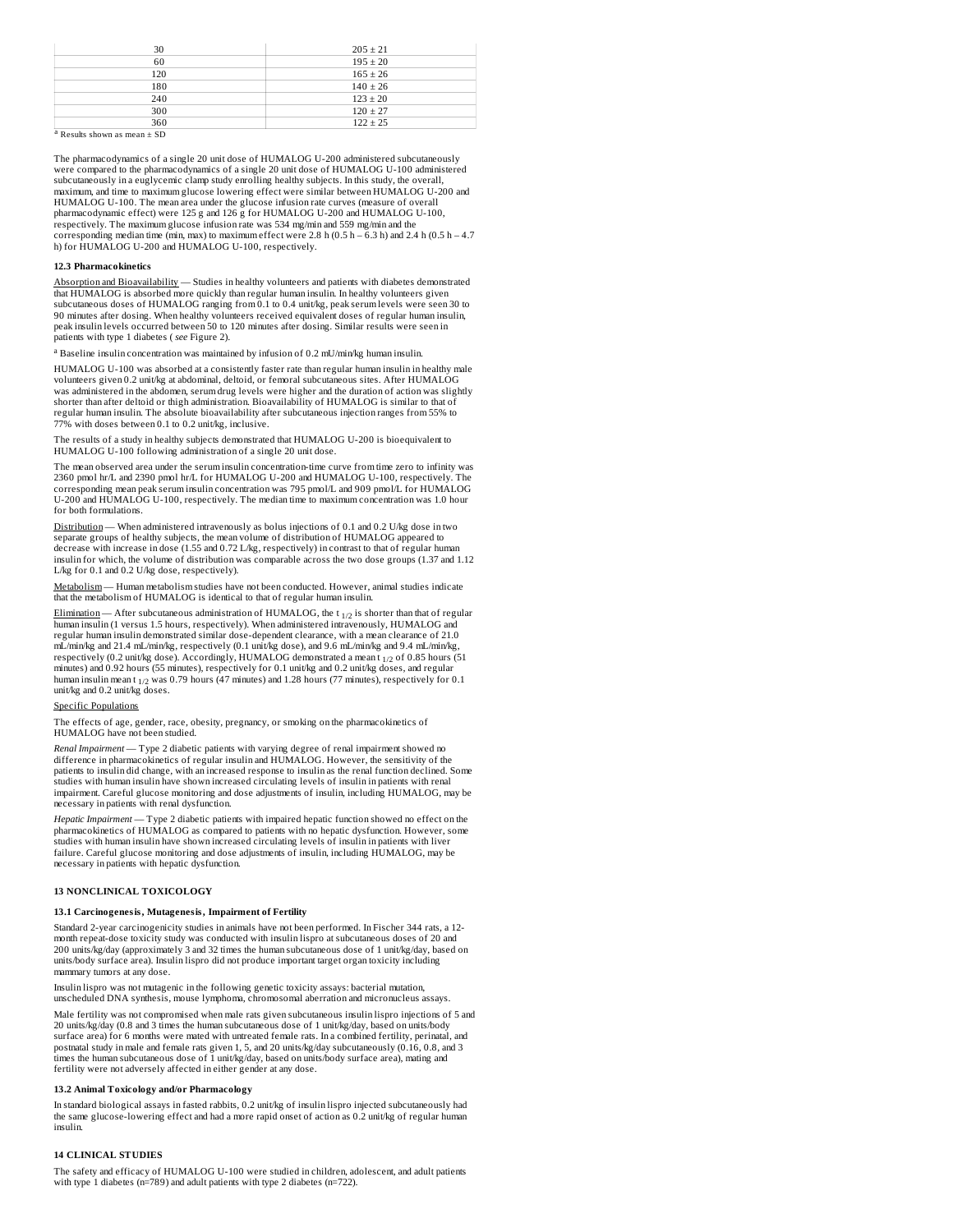## **14.1 Type 1 Diabetes – Adults and Adoles cents**

A 12-month, randomized, parallel, open-label, active-controlled study was conducted in patients with type 1 diabetes to assess the safety and efficacy of HUMALOG (n=81) compared with  $\overline{\mathrm{H}}$ umulin ® R [insulin human injection (100 units per mL)] (n=86). HUMALOG was administered by subcutaneous injection immediately prior to meals and Humulin R was administered 30 to 45 minutes before meals.  $\operatorname{H\!}\nolimits^{\circledR}$  U [ULTRALENTE  $^{\circledR}$  human insulin (rDNA origin) extended zinc suspension] was administered once or twice daily as the basal insulin. There was a 2- to 4-week run-in period with Humulin R and Humulin U before randomization. Most patients were Caucasian (97%). Forty-seven percent of the patients were male. The mean age was 31 years (range 12 to 70 years). Glycemic control, the total daily doses of HUMALOG and Humulin R, and the incidence of severe hypoglycemia (as determined by the number of events that were not self-treated) were similar in the two treatment groups. There were no episodes of diabetic ketoacidosis in either treatment group.

**Table 5: Type 1 Diabetes Mellitus – Adults and Adoles cents**

| Treatment Duration                                            | 12 months      |               |  |
|---------------------------------------------------------------|----------------|---------------|--|
| Treatment in Combination with:                                | Humulin U      |               |  |
|                                                               | <b>HUMALOG</b> | Humulin R     |  |
| İΝ                                                            | 81             | 86            |  |
| Baseline HbA $_{1c}$ (%) <sup>a</sup>                         | $8.2 \pm 1.4$  | $8.3 \pm 1.7$ |  |
| Change from baseline HbA $_{1c}$ (%) <sup>a</sup>             | $-0.1 \pm 0.9$ | $0.1 \pm 1.1$ |  |
| Treatment Difference in HbA 1c Mean (95% confidence           | 0.4(0.0, 0.8)  |               |  |
| interval)                                                     |                |               |  |
| Baseline short-acting insulin dose (units/kg/day)             | $0.3 \pm 0.1$  | $0.3 \pm 0.1$ |  |
| End-of-Study short-acting insulin dose (units/kg/day)         | $0.3 \pm 0.1$  | $0.3 \pm 0.1$ |  |
| Change from baseline short-acting insulin dose (units/kg/day) | $0.0 \pm 0.1$  | $0.0 \pm 0.1$ |  |
| Baseline Body weight (kg)                                     | $72 \pm 12.7$  | $71 \pm 11.3$ |  |
| Weight change from baseline (kg)                              | $1.4 \pm 3.6$  | $1.0 \pm 2.6$ |  |
| Patients with severe hypoglycemia $(n, %)$ <sup>b</sup>       | 14 (17%)       | 18 (21%)      |  |

<sup>a</sup> Values are Mean  $\pm$  SD

<sup>b</sup> Severe hypoglycemia refers to hypoglycemia for which patients were not able to self-treat.

#### **14.2 Type 2 Diabetes – Adults**

A 6-month randomized, crossover, open-label, active-controlled study was conducted in insulin-treated patients with type 2 diabetes (n=722) to assess the safety and efficacy of HUMALOG for 3 months<br>followed by Humulin R for 3 months or the reverse sequence. HUMALOG was administered by<br>subcutaneous injection immediately bef before meals. Humulin  $^\circledR$  N [NPH human insulin (rDNA origin) isophane suspension] or Humulin U was administered once or twice daily as the basal insulin. All patients participated in a 2- to 4-week run-in<br>period with Humulin R and Humulin N or Humulin U. Most of the patients were Caucasian (88%), and<br>the numbers of men (range 23.8 to 85 years). The average body mass index (BMI) was 28.2 kg/m<sup>2</sup>. During the study, the majority of patients used Humulin N (84%) compared with Humulin U (16%) as their basal insulin. The<br>reductions from baseline in HbA <sub>1c</sub> and the incidence of severe hypoglycemia (as determined by the number of events that were not self-treated) were similar between the two treatments from the combined groups ( *see* Table 6).

**Table 6: Type 2 Diabetes Mellitus — Adults**

|                                                               |                 | End point         |                |
|---------------------------------------------------------------|-----------------|-------------------|----------------|
|                                                               | <b>Baseline</b> | HUMALOG Humulin R |                |
|                                                               |                 |                   |                |
|                                                               |                 | Basal             | Basal          |
| HbA <sub>1c</sub> (%) <sup>a</sup>                            | $8.9 \pm 1.7$   | $8.2 \pm 1.3$     | $8.2 \pm 1.4$  |
| Change from baseline HbA $_{1c}$ (%) <sup>a</sup>             |                 | $-0.7 \pm 1.4$    | $-0.7 \pm 1.3$ |
| Short-acting insulin dose (units/kg/day) <sup>a</sup>         | $0.3 \pm 0.2$   | $0.3 \pm 0.2$     | $0.3 \pm 0.2$  |
| Change from baseline short-acting insulin dose (units/kg/day) |                 | $0.0 \pm 0.1$     | $0.0 + 0.1$    |
|                                                               |                 |                   |                |
| Body weight (kg) <sup>a</sup>                                 | $80 \pm 15$     | $81 + 15$         | $81 \pm 15$    |
| Weight change from baseline                                   |                 | $0.8 \pm 2.7$     | $0.9 \pm 2.6$  |
| Patients with severe hypoglycemia (n, %) b                    |                 | 15 (2%)           | 16 (2%)        |

<sup>a</sup> Values are Mean ± SD

<sup>b</sup> Severe hypoglycemia refers to hypoglycemia for which patients were not able to self-treat.

#### **14.3 Type 1 Diabetes – Pediatric and Adoles cents**

An 8-month, crossover study of adolescents with type 1 diabetes (n=463), aged 9 to 19 years, compared two subcutaneous multiple-dose treatment regimens: HUMALOG or Humulin R, both administered with Humulin N (NPH human insulin) as the basal insulin. HUMALOG achieved glycemic control comparable to Humulin R, as measured by HbA  $_{1c}$  ( *see* Table 7), and both treatment groups had a comparable incidence of hypoglycemia. In a 9-month, crossover study of prepubescent children (n=60) with type 1 diabetes, aged 3 to 11 years, HUMALOG administered immediately before meals, HUMALOG administered immediately after meals and Humulin R administered 30 minutes before meals<br>resulted in similar glycemic control, as measured by HbA <sub>1c</sub>, and incidence of hypoglycemia, regardless of treatment group.

## **Table 7: Pediatric Subcutaneous Administration of HUMALOG in Type 1 Diabetes**

|                                                               |                 | End point       |                 |  |
|---------------------------------------------------------------|-----------------|-----------------|-----------------|--|
|                                                               | <b>Baseline</b> | <b>HUMALOG</b>  | Humulin R       |  |
|                                                               |                 | $+$             |                 |  |
|                                                               |                 | <b>NPH</b>      | NPH             |  |
| $HbA_{1c}$ (%) <sup>a</sup>                                   | $8.6 \pm 1.5$   | $8.7 \pm 1.5$   | $8.7 \pm 1.6$   |  |
| Change from baseline HbA $_{1c}$ (%) <sup>a</sup>             |                 | $0.1 \pm 1.1$   | $0.1 \pm 1.3$   |  |
| Short-acting insulin dose (units/kg/day) <sup>a</sup>         | $0.5 \pm 0.2$   | $0.5 \pm 0.2$   | $0.5 \pm 0.2$   |  |
| Change from baseline short-acting insulin dose (units/kg/day) |                 | $0.01 \pm 0.1$  | $-0.01 \pm 0.1$ |  |
| Body weight (kg) <sup>a</sup>                                 | $59.1 \pm 13.1$ | $61.1 \pm 12.7$ | $61.4 \pm 12.9$ |  |
| Weight change from baseline (kg) <sup>a</sup>                 |                 | $2.0 \pm 3.1$   | $2.3 \pm 3.0$   |  |
| Patients with severe hypoglycemia $(n, %)$ <sup>b</sup>       |                 | $5(1.1\%)$      | $5(1.1\%)$      |  |
| Diabetic ketoacidosis (n. %)                                  |                 | $11(2.4\%)$     | $9(1.9\%)$      |  |

<sup>a</sup> Values are Mean ± SD

 $^{\rm b}$  Severe hypoglycemia refers to hypoglycemia that required glucagon or glucose injection or resulted in coma.

#### **14.4 Type 1 Diabetes – Adults Continuous Subcutaneous Insulin Infusion**

To evaluate the administration of HUMALOG U-100 via external insulin pumps, two open-label, crossover design studies were performed in patients with type 1 diabetes. One study involved 39<br>patients, ages 19 to 58 years, treated for 24 weeks with HUMALOG or regular human insulin. After 12<br>weeks of treatment, the me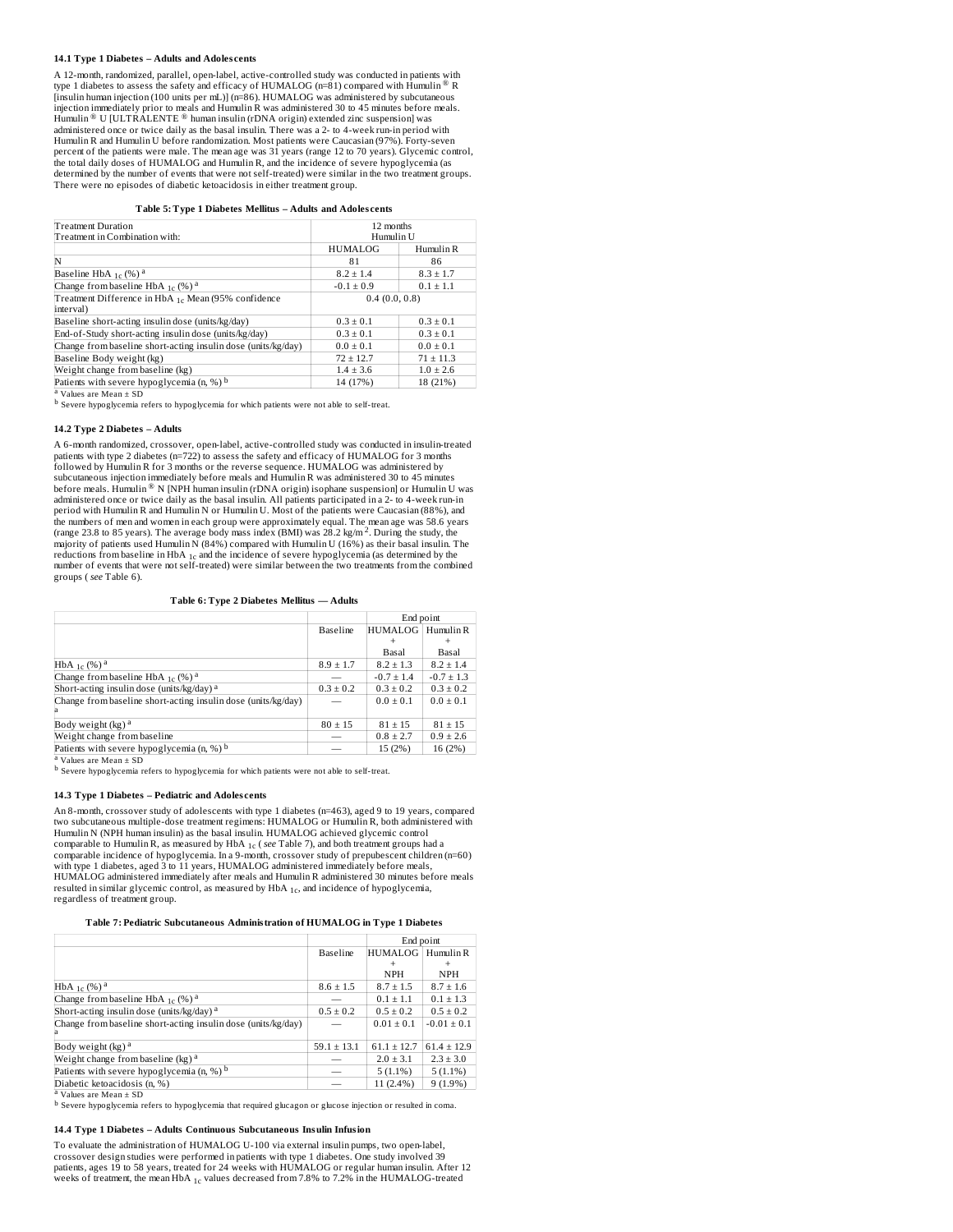patients and from 7.8% to 7.5% in the regular human insulin-treated patients. Another study involved 60 1c patients (mean age 39, range 15 to 58 years) treated for 24 weeks with either HUMALOG or buffered regular human insulin. After 12 weeks of treatment, the mean HbA  $_{\rm 1c}$  values decreased from 7.7% to 7.4% in the HUMALOG-treated patients and remained unchanged from 7.7% in the buffered regular human insulin-treated patients. Rates of hypoglycemia were comparable between treatment groups in both studies.

#### **14.5 Type 1 Diabetes – Pediatric Continuous Subcutaneous Insulin Infusion**

A randomized, 16-week, open-label, parallel design, study of children and adolescents with type 1 diabetes (n=298) aged 4 to 18 years compared two subcutaneous infusion regimens administered via an<br>external insulin pump: insulin aspart (n=198) or HUMALOG U-100 (n=100). These two treatments<br>resulted in comparable change

#### **Table 8: Pediatric Insulin Pump Study in Type 1 Diabetes (16 weeks; n=298)**

|                                                            | <b>HUMALOG</b>    | Aspart          |
|------------------------------------------------------------|-------------------|-----------------|
| N                                                          | 100               | 198             |
| Baseline HbA $_{1c}$ (%) <sup>a</sup>                      | $8.2 \pm 0.8$     | $8.0 \pm 0.9$   |
| Change from Baseline HbA $_{1c}$ (%)                       | $-0.1 \pm 0.7$    | $-0.1 \pm 0.8$  |
| Treatment Difference in HbA 10, Mean (95% confidence       | $0.1 (-0.3, 0.1)$ |                 |
| interval)                                                  |                   |                 |
| Baseline insulin dose (units/kg/24 hours) a                | $0.9 \pm 0.3$     | $0.9 \pm 0.3$   |
| End-of-Study insulin dose (units/kg/24 hours) <sup>a</sup> | $0.9 \pm 0.2$     | $0.9 \pm 0.2$   |
| Patients with severe hypoglycemia $(n, %)$ <sup>b</sup>    | 8(8%)             | 19 (10%)        |
| Diabetic ketoacidosis (n, %)                               | 0(0)              | $1(0.5\%)$      |
| Baseline body weight (kg) <sup>a</sup>                     | $55.5 \pm 19.0$   | $54.1 \pm 19.7$ |
| Weight Change from baseline (kg) <sup>a</sup>              | $1.6 \pm 2.1$     | $1.8 \pm 2.1$   |

<sup>a</sup> Values are Mean  $\pm$  SD

<sup>b</sup> Severe hypoglycemia refers to hypoglycemia associated with central nervous system symptoms and requiring the<br>intervention of another person or hospitalization.

# **16 HOW SUPPLIED/STORAGE AND HANDLING**

#### **16.1 How Supplied**

#### HUMALOG is available as:

| <b>HUMALOG</b>          | Total<br>Volume | <b>Concentration Total Units</b> | Available in<br>Presentation | NDC.<br>Number      | <b>Max Dose</b><br>per<br>Iniection | Dose<br>Increment | Package<br>Size |
|-------------------------|-----------------|----------------------------------|------------------------------|---------------------|-------------------------------------|-------------------|-----------------|
| $U-100$ vial            | $10$ mL         | $100$ units/mL                   | 1000 units                   | $0002 -$<br>7510-01 | n/a                                 | n/a               | 1 vial          |
| U-100 vial              | 3 mL            | $100$ units/mL                   | 300 units                    | $0002 -$<br>7510-17 | n/a                                 | n/a               | 1 vial          |
| U-100 cartridge         | 3 mL            | $100$ units/mL                   | 300 units                    | $0002 -$<br>7516-59 | n/a                                 | n/a               | 5 cartridges    |
| U-100 KwikPen           | 3 <sub>mL</sub> | $100$ units/mL                   | 300 units                    | $0002 -$<br>8799-59 | 60 units                            | 1 unit            | 5 pens          |
| U-100 Junior<br>KwikPen | 3 mL            | $100$ units/mL                   | 300 units                    | $0002 -$<br>7714-59 | 30 units                            | $0.5$ units       | 5 pens          |
| U-200 KwikPen           | 3 <sub>mL</sub> | $200$ units/mL                   | 600 units                    | $0002 -$<br>7712-27 | 60 units                            | 1 unit            | 2 pens          |

Each prefilled KwikPen, cartridge, and reusable pen compatible with Lilly 3 mL cartridges is for use by a single patient. HUMALOG KwikPens, cartridges, and reusable pens compatible with Lilly 3 mL cartridges must never be shared between patients, even if the needle is changed. Patients using HUMALOG vials must never share needles or syringes with another person.

#### **16.2 Storage and Handling**

#### Do not use after the expiration date.

Unopened HUMALOG should be stored in a refrigerator (36° to 46°F [2° to 8°C]), but not in the freezer. Do not use HUMALOG if it has been frozen. In-use HUMALOG vials, cartridges, and<br>HUMALOG KwikPen should be stored at room temperature, below 86°F (30°C) and must be used within 28 days or be discarded, even if they still contain HUMALOG. Protect from direct heat and light. See table below:

|                                            | <b>Room Temperature</b><br>(Below 86°F [30°C]) | Not In-Use (Unopened) Not In-Use (Unopened)<br>Refrigerated | In-Use (Opened)<br>Room Temperature,<br>(Below 86°F [30°C]) |
|--------------------------------------------|------------------------------------------------|-------------------------------------------------------------|-------------------------------------------------------------|
|                                            |                                                | <b>HUMALOG U-100</b>                                        |                                                             |
| 10 mL vial                                 | 28 days                                        | Until expiration date                                       | 28 days,<br>refrigerated/room<br>temperature.               |
| 3 mL vial                                  | 28 days                                        | Until expiration date                                       | 28 days,<br>refrigerated/room<br>temperature.               |
| 3 mL cartridge                             | 28 days                                        | Until expiration date                                       | 28 days, Do not<br>refrigerate.                             |
| 3 mL Humalog KwikPen<br>(prefilled)        | 28 days                                        | Until expiration date                                       | 28 days, Do not<br>refrigerate.                             |
| 3 mL Humalog Junior<br>KwikPen (prefilled) | 28 days                                        | Until expiration date                                       | 28 days, Do not<br>refrigerate.                             |
|                                            |                                                | <b>HUMALOG U-200</b>                                        |                                                             |
| 3 mL Humalog KwikPen<br>(prefilled)        | 28 days                                        | Until expiration date                                       | 28 days, Do not<br>refrigerate.                             |

Use in an External Insulin Pump - Change the HUMALOG U-100 in the reservoir at least every 7 days, change the infusion sets and the infusion set insertion site at least every 3 days or after exposure to temperatures that exceed 98.6°F (37°C). A HUMALOG 3 mL cartridge used in the D-Tron pumps should be discarded after 7 days, even if it still contains HUMALOG. However, as with other external insulin pumps, the infusion set should be replaced and a new infusion set insertion site should be selected at least every 3 days.

Diluted HUMALOG U-100 for Subcutaneous Injection — Diluted HUMALOG may remain in patient use for 28 days when stored at 41°F (5°C) and for 14 days when stored at 86°F (30°C). Do not dilute<br>HUMALOG contained in a cartridge or HUMALOG used in an external insulin pump.

#### **16.3 Preparation and Handling**

Diluted HUMALOG U-100 for Subcutaneous Injection — HUMALOG may be diluted with Sterile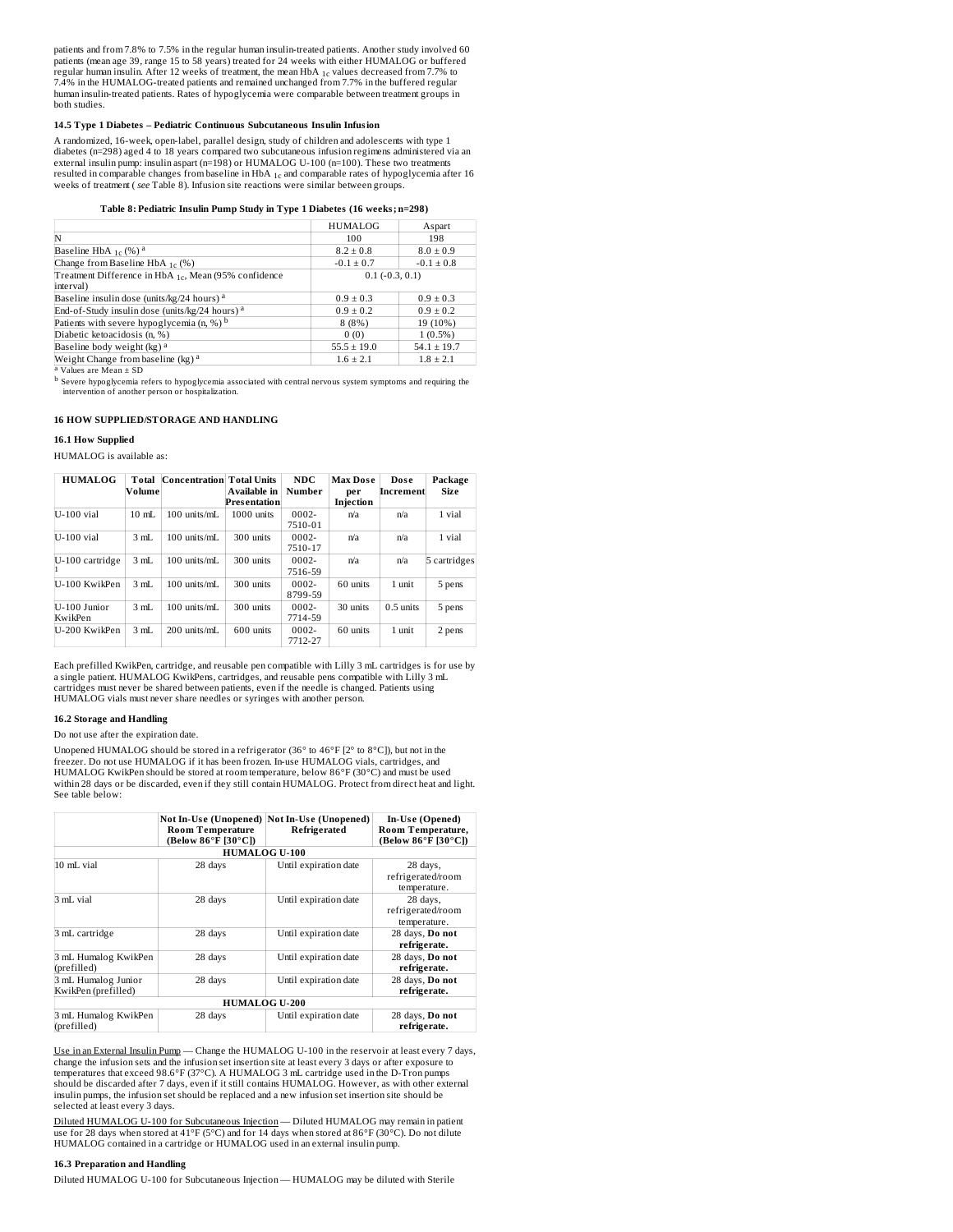Diluent for HUMALOG for subcutaneous injection. Diluting one part HUMALOG to nine parts diluent will yield a concentration one-tenth that of HUMALOG (equivalent to U-10). Diluting one part<br>HUMALOG to one part diluent will yield a concentration one-half that of HUMALOG (equivalent to U-50).

# **16.4 Admixture for Intravenous Administration**

Infusion bags prepared with HUMALOG U-100 are stable when stored in a refrigerator (2° to 8°C [36° to 46°F]) for 48 hours and then may be used at room temperature for up to an additional 48 hours *[see Dosage and Administration ( 2.2)]* .

# **17 PATIENT COUNSELING INFORMATION**

*Advise the patient to read the FDA-approved patient labeling* (Patient Information and Instructions for Use).

# 17.1 Never Share a HUMALOG KwikPen, Cartridge, Reusable Pen Compatible with Lilly 3 mL<br>Cartridges, or Syringe Between Patients

Advise patients that they must never share a HUMALOG KwikPen, cartridge, or reusable pen compatible with Lilly 3 mL cartridges with another person, even if the needle is changed. Advise patients using HUMALOG vials not to share needles or syringes with another person. Sharing poses a risk for transmission of blood-borne pathogens.

#### **17.2 Hypoglycemia**

Instruct patients on self-management procedures including glucose monitoring, proper injection technique, and management of hypoglycemia and hyperglycemia, especially at initiation of HUMALOG therapy. Instruct patients on handling of special situations such as intercurrent conditions (illness, stress, or emotional disturbances), an inadequate or skipped insulin dose, inadvertent administration of an increased insulin dose, inadequate food intake, and skipped meals. Instruct patients on the management of hypoglycemia.

Inform patients that their ability to concentrate and react may be impaired as a result of hypoglycemia. Advise patients who have frequent hypoglycemia or reduced or absent warning signs of hypoglycemia to use caution when driving or operating machinery *[see Warnings and Precautions ( 5.3)]* .

#### **17.3 Hypers ensitivity Reactions**

Advise patients that hypersensitivity reactions have occurred with HUMALOG. Inform patients on the symptoms of hypersensitivity reactions *[see Warnings and Precautions ( 5.5)]* .

#### **17.4 Medication Errors**

Instruct patients to always check the insulin label before each injection to avoid mix-ups between insulin products.

Inform patients that HUMALOG U-200 contains 2 times as much insulin in 1 mL as HUMALOG U-100. Inform patients that the HUMALOG U-200 KwikPen dose window shows the number of units of

HUMALOG U-200 to be injected and that no dose conversion is required. Instruct patients to NOT transfer HUMALOG U-200 from the HUMALOG KwikPen to a syringe. The markings on the syringe will not measure the dose correctly and this can result in overdosage and severe hypoglycemia.

# **17.5 Administration Instruction for HUMALOG U-200**

Instruct patients to NOT mix HUMALOG U-200 with any other insulin.

# **17.6 Women of Reproductive Potential**

Advise females of reproductive potential with diabetes to inform their doctor if they are pregnant or are contemplating pregnancy *[see Use in Specific Populations ( 8.1)]* .

### **17.7 Instructions For Patients Using Continuous Subcutaneous Insulin Pumps**

Patients using external pump infusion therapy should be trained appropriately.

- The following insulin pumps have been tested in HUMALOG clinical trials conducted by Eli Lilly and Company.
- Disetronic  $^{\circledR}$  H-Tron  $^{\circledR}$  plus V100, D-Tron  $^{\circledR}$  and D-Tronplus  $^{\circledR}$  with Disetronic Rapid infusion sets<br>2
- MiniMed  $^\circledR$  Models 506, 507 and 508 and Polyfin  $^\circledR$  infusion sets  $^3$

HUMALOG is recommended for use in pump systems suitable for insulin infusion such as MiniMed, Disetronic, and other equivalent pumps. Before using HUMALOG in a pump system, read the pump label to make sure the pump is indicated for continuous delivery of fast-acting insulin. HUMALOG is recommended for use in any reservoir and infusion sets that are compatible with insulin and the specific pump. Please see recommended reservoir and infusion sets in the pump manual. Do not use HUMALOG U-200 in an external insulin pump.

#### **To avoid insulin degradation, infusion s et occlusion, and loss of the pres ervative (metacresol),** insulin in the reservoir should be replaced at least every 7 days; infusion sets and infusion set **ins ertion sites should be changed at least every 3 days.**

**Insulin expos ed to temperatures higher than 98.6°F (37°C) should be dis carded.** The temperature of the insulin may exceed ambient temperature when the pump housing, cover, tubing or sport case is exposed to sunlight or radiant heat. Infusion sites that are erythematous, pruritic, or thickened should be reported to the healthcare professional, and a new site selected because continued infusion may increase the skin reaction or alter the absorption of HUMALOG.

Pump or infusion set malfunctions or insulin degradation can lead to rapid hyperglycemia and ketosis. This is especially pertinent for rapid acting insulin analogs that are more rapidly absorbed through skin and have a shorter duration of action. Prompt identification and correction of the cause of hyperglycemia or ketosis is necessary. Problems include pump malfunction, infusion set occlusion, leakage, disconnection or kinking, and degraded insulin. Less commonly, hypoglycemia from pump malfunction may occur. If these problems cannot be promptly corrected, patients should resume therapy with subcutaneous insulin injection and contact their healthcare professionals *[see Dosage and Administration ( 2.2) and How Supplied/Storage and Handling ( 16.2)]* .

 $\frac{1}{2}$ 

Other product and company names may be the trademarks of their respective owners.

Literature revised November 2018

<sup>&</sup>lt;sup>1</sup> 3 mL cartridge is for use in Eli Lilly and Company's HumaPen  $^{\circledR}$  Luxura  $^{\circledR}$  HD insulin delivery device, and Disetronic

 $D$ -TRON  $^{\circledR}$  and D-TRON  $^{\circledR}$  Plus pumps.

Humalog ®, Humalog KwikPen ®, Humalog ® Junior KwikPen ®, HumaPen ®, HumaPen ® Luxura ® and HumaPen  $^{\circledR}$  Luxura  $^{\circledR}$  HD are trademarks of Eli Lilly and Company.

<sup>&</sup>lt;sup>2</sup> Disetronic ®, H-Tron ®, D-Tron ®, and D-Tronplus ® are registered trademarks of Roche Diagnostics GmbH.

<sup>&</sup>lt;sup>3</sup> MiniMed  $^{\circledR}$  and Polyfin  $^{\circledR}$  are registered trademarks of MiniMed, Inc.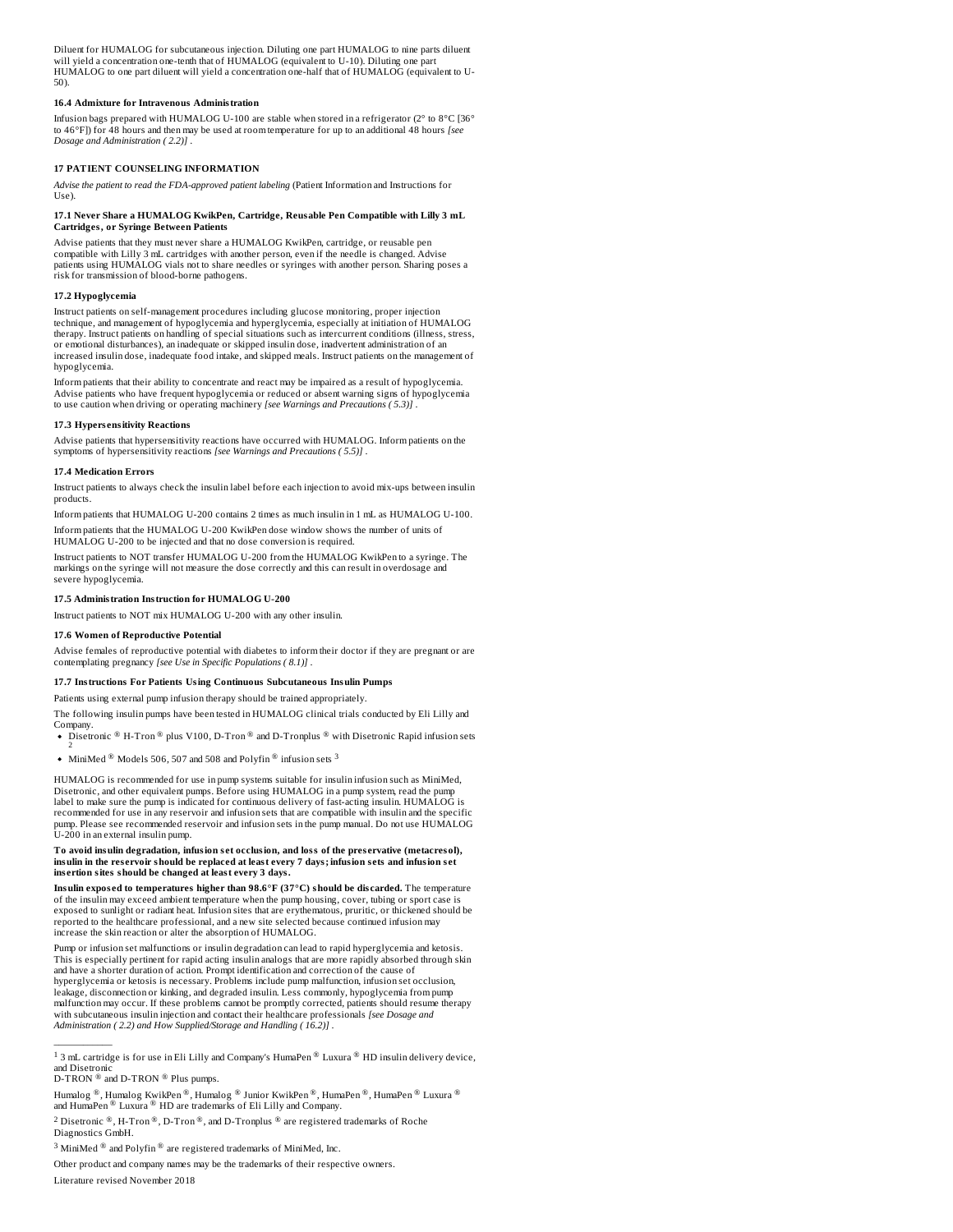# **Marketed by: Lilly USA, LLC, Indianapolis, IN 46285, USA**

#### **www.humalog.com**

Copyright © 1996, 2018, Eli Lilly and Company. All rights reserved. LOG-0007-USPI-20181101

# **Patient Information**

**HUMALOG (HU-ma-log) ®(insulin lispro injection)**

# **What is HUMALOG?**

- HUMALOG is a man-made fast-acting insulin used to control high blood sugar in adults and children with diabetes mellitus.
- It is not known if HUMALOG is safe and effective in children younger than 3 years of age or when used to treat children with type 2 diabetes mellitus.

# **Who should not us e HUMALOG?**

- **Do not us e HUMALOG ifyou:**
- are having an episode of low blood sugar (hypoglycemia). • have an allergy to HUMALOG or any of the ingredients in HUMALOG.

# **Before using HUMALOG, tell your healthcare provider about all of your medical conditions, including if you:**

- **have kidney or liver problems.**
- take any other medicines, especially ones commonly called TZDs (thiazolidinediones).
- have heart failure or other heart problems. If you have heart failure, it may get worse while you take TZDs with HUMALOG.
- **have any other medical conditions.** Some medical conditions can affect your insulin needs and your dose of HUMALOG.
- **are pregnant or plan to become pregnant.** Talk to your healthcare provider if you are pregnant or<br>plan to become pregnant. You and your healthcare provider should decide about the best way to manage your diabetes while you are pregnant.
- **are breastfeeding or plan to breastfeed.** It is not known if HUMALOG passes into your breast milk. You and your healthcare provider should decide if you will use HUMALOG while you breastfeed.

Tell your healthcare provider about all the medicines you take, including prescription or over-thecounter medicines, vitamins, or herbal supplements.

## **Before you start using HUMALOG, talk to your healthcare provider about low blood sugar and how to manage it.**

#### **How should I us e HUMALOG?**

- Read the **Instructions for Us e** that come with your HUMALOG.
- **Do not share your Humalog KwikPen, cartridges, reusable pen compatible with Lilly 3 mL cartridges, or syringes with other people, even if the needle has been changed. You may give other people a s erious infection or get a s erious infection from them.**
- Use HUMALOG exactly as your healthcare provider tells you to.
- **HUMALOG starts acting fast,** so inject it up to 15 minutes before or right after you eat a meal.
- Know the type and strength of insulin you use. **Do not** change the type of insulin you use unless your healthcare provider tells you to. The amount of insulin and the best time for you to take your  $\tilde{\text{in}}$ sulin may need to change if you take a different type of insulin.
- **Check your blood sugar levels.** Ask your healthcare provider what your blood sugars should be and when you should check your blood sugar level.

### **What should I avoid while using HUMALOG?**

## **While using HUMALOG do not:**

- Drive or operate heavy machinery, until you know how HUMALOG affects you. Drink alcohol or use prescription or over-the-counter medicines that contain alcohol.
- **What are the possible side effects of HUMALOG?**

- **HUMALOG may caus e s erious side effects, including:**
- **low blood sugar (hypoglycemia).** Signs and symptoms that may indicate low blood sugar include: dizziness or light-headedness, sweating, confusion, headache, blurred vision, slurred speech, shakiness, fast heartbeat, hunger, anxiety, irritability, or mood changes. **Your HUMALOG dos e may need to change becaus e of a:**
- change in level of physical activity or exercise, weight gain or loss, change in diet, illness.
- **s erious allergic reactions (whole body allergic reaction). Get medical help right away, if you have any of thes e symptoms of an allergic reaction:**
- a rash over your whole body, trouble breathing, a fast heartbeat, sweating, feel faint. **low potassium in your blood (hypokalemia).**
- 
- **heart failure.** Taking certain diabetes pills called thiazolidinediones or "TZDs" with HUMALOG may cause heart failure in some people. This can happen even if you have never had heart failure or heart problems before. If you already have heart failure it may get worse while you take TZDs with<br>HUMALOG. Your healthcare provider should monitor you closely while you are taking TZDs with HUMALOG. Tell your healthcare provider if you have any new or worse symptoms of heart failure including:
	- shortness of breath
	- swelling of your ankles or feet
	- sudden weight gain.

Treatment with TZDs and HUMALOG may need to be adjusted or stopped by your healthcare provider if you have new or worse heart failure.

# **The most common side effects of HUMALOG include:**

low blood sugar (hypoglycemia), reactions at the injection site, skin thickening or pits at the injection site (lipodystrophy), itching (pruritis), rash.

These are not all the possible side effects of HUMALOG.

Call your doctor for medical advice about side effects. You may report side effects to FDA at 1-800- FDA-1088.

#### **General information about the safe and effective us e of HUMALOG.**

- Medicines are sometimes prescribed for purposes other than those listed in a Patient Information leaflet. You can ask your pharmacist or healthcare provider for information about HUMALOG that
- is written for health professionals.<br>Do not use HUMALOG for a condition for which it was not prescribed. **Do not** give or share HUMALOG with other people, even if they also have diabetes. It may harm them.

### **What are the ingredients in HUMALOG?**

#### **Active ingredient:** insulin lispro

**Inactive ingredients:** glycerin, dibasic sodium phosphate, metacresol, zinc oxide (zinc ion), trace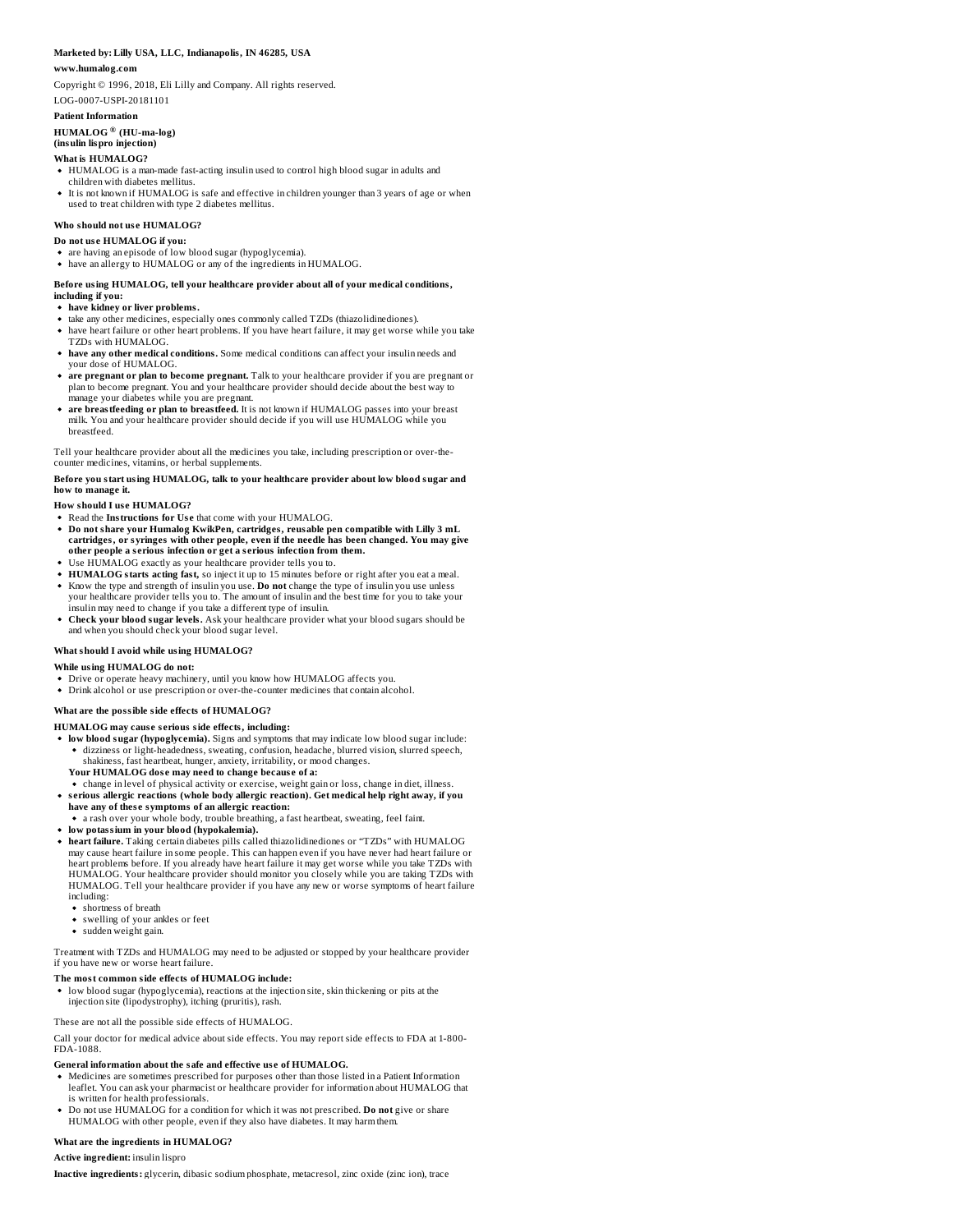amounts of phenol and water for injection

The brands listed are trademarks of their respective owners and are not trademarks of Eli Lilly and Company.

Humalog  $^{\circledR}$  and Humalog KwikPen  $^{\circledR}$  are registered trademarks of Eli Lilly and Company.

**Marketed by: Lilly USA, LLC, Indianapolis, IN 46285, USA**

For more information, go to www.humalog.com or call 1-800-545-5979.

This Patient Information has been approved by the U.S. Food and Drug Administration

Patient Information revised: December 2018

Copyright © 1996, 2018, Eli Lilly and Company. All rights reserved.

LOG-0004-PPI-20181211

**Instructions for Us e**

#### **HUMALOG (HU-ma-log) ®**

(insulin lispro injection)

Read the Instructions for Use before you start taking HUMALOG and each time you get a new HUMALOG vial. There may be new information. This information does not take the place of talking to your healthcare provider about your medical condition or your treatment.

# Do not share your syringes with other people, even if the needle has been changed. You may give<br>other people a serious infection or get a serious infection from them.

**Supplies needed to give your injection**

**Preparing your HUMALOG dos e** a HUMALOG vial

a U-100 insulin syringe and needle

2 alcohol swabs

1 sharps container for throwing away used needles and syringes. See **"Disposing of us ed needles and syringes"** at the end of these instructions.

| Step 1:                       |                | Step 2: Step 3:    |              |                 | Step 4: Step 5: Step 6:   |                      |                             | If there | Step 7:                    |                   | Step 8:  |           | If you use HUMALOG with NPH insulin:                                   |
|-------------------------------|----------------|--------------------|--------------|-----------------|---------------------------|----------------------|-----------------------------|----------|----------------------------|-------------------|----------|-----------|------------------------------------------------------------------------|
|                               |                |                    |              |                 |                           |                      | (Example are air            |          |                            |                   |          |           | Giving your HUMALOG Injection with a syringe                           |
| If you are Wipe               |                | Hold the           | Example Push |                 | Push                      | Turn the             | Dose: 20 bubbles, Slowly    |          |                            | (Example Pull the |          |           | NPH insulin is the only type of insulin that can be mixed with         |
| using a                       | the            | syringe            | Dose: 20 the |                 | the                       | vial and             | units                       | tap the  | push the                   | Dose: 20 syringe  |          |           | HUMALOG. Do not mix HUMALOG with any other type of insulin.            |
| new vial,                     |                | Rubber with the    | units        |                 | needle Plungersyringe     |                      |                             |          | Plunger syringe Plunger up | units             | out of   | $\bullet$ | HUMALOG should be drawn up into the syringe first, before you          |
| pull off                      | Stopper needle |                    | shown)       | through all the |                           | upside               | is shown gently a until the |          |                            | shown) the        |          |           | draw up your NPH insulin. Talk to your healthcare provider if you      |
| the plastic with an pointing  |                |                    |              | the             |                           | way in. down and     | at 24                       | few      | tip                        |                   | vial's   |           | are not sure about the right way to mix HUMALOG and NPH insulin.       |
| Protective  alcohol  up. Pull |                |                    |              | Rubber This     |                           | slowly               | units)                      | times to | reaches                    |                   | Rubber   | $\bullet$ | Give your injection right away.                                        |
| Cap, but                      | swab.          | down on            |              |                 | Stopper puts air pull the |                      |                             | let any  | the line                   |                   | Stopper. |           | Giving your HUMALOG using an insulin pump                              |
| do not                        |                | the                |              | of the          | into the plunger          |                      |                             | air      | for your                   |                   |          |           | Inject your insulin exactly as your healthcare provider has shown<br>٠ |
| remove                        |                | Plunger            |              | vial.           | vial.                     | down until           |                             | bubbles  | prescribed                 |                   |          |           | you.                                                                   |
| the                           |                | until the          |              |                 |                           | the tip is a         |                             | rise to  | dose.                      |                   |          |           | HUMALOG starts acting fast, so give your injection within 15           |
| Rubber                        |                | tip of the         |              |                 |                           | few units            |                             | the top. |                            |                   |          |           | minutes before or right after you eat a meal.                          |
| Stopper.                      |                | Plunger<br>reaches |              |                 |                           | past the<br>line for |                             |          | Check the                  |                   |          |           | Change (rotate) your injection site for each injection.                |
|                               |                | the line           |              |                 |                           | your                 |                             |          | syringe to<br>make sure    |                   |          |           | Disposing of used needles and syringes                                 |
|                               |                | for the            |              |                 |                           | prescribed           |                             |          | that you                   |                   |          |           | Change your insertion site every 3 days.                               |
|                               |                | number of          |              |                 |                           | dose.                |                             |          | have the                   |                   |          |           | Change the insulin in the reservoir at least every 7 days, even        |
|                               |                | units for          |              |                 |                           |                      |                             |          | right dose                 |                   |          |           | if you have not used all of the insulin.                               |
|                               |                | your               |              |                 |                           |                      |                             |          |                            |                   |          |           | Do not dilute or mix HUMALOG with any other type of                    |
|                               |                | prescribed         |              |                 |                           |                      |                             |          |                            |                   |          |           | insulin in your insulin pump.                                          |
|                               |                | dose.              |              |                 |                           |                      |                             |          |                            |                   |          |           | See your insulin pump manual for instructions or talk to your          |
|                               |                |                    |              |                 |                           |                      |                             |          |                            |                   |          |           | healthcare provider.                                                   |
|                               |                |                    |              |                 |                           |                      |                             |          |                            |                   |          |           | Put your used needles and syringes in a FDA-cleared                    |
|                               |                |                    |              |                 |                           |                      |                             |          |                            |                   |          |           | sharps disposal container right away after use. Do not                 |
|                               |                |                    |              |                 |                           |                      |                             |          |                            |                   |          |           | throw away (dispose of) loose needles and syringes in                  |
|                               |                |                    |              |                 |                           |                      |                             |          |                            |                   |          |           | your household trash.                                                  |
|                               |                |                    |              |                 |                           |                      |                             |          |                            |                   |          |           | If you do not have a FDA-cleared sharps disposal                       |
|                               |                |                    |              |                 |                           |                      |                             |          |                            |                   |          |           | container, you may use a household container that is:                  |
|                               |                |                    |              |                 |                           |                      |                             |          |                            |                   |          |           | How should I store HUMALOG?                                            |
|                               |                |                    |              |                 |                           |                      |                             |          |                            |                   |          |           | All unopened HUMALOG vials:                                            |
|                               |                |                    |              |                 |                           |                      |                             |          |                            |                   |          |           | made of a heavy-duty plastic,                                          |
|                               |                |                    |              |                 |                           |                      |                             |          |                            |                   |          |           | can be closed with a tight-fitting, puncture-resistant lid,            |
|                               |                |                    |              |                 |                           |                      |                             |          |                            |                   |          |           | without sharps being able to come out,                                 |
|                               |                |                    |              |                 |                           |                      |                             |          |                            |                   |          |           | upright and stable during use,                                         |
|                               |                |                    |              |                 |                           |                      |                             |          |                            |                   |          |           | leak-resistant, and                                                    |
|                               |                |                    |              |                 |                           |                      |                             |          |                            |                   |          |           | properly labeled to warn of hazardous waste inside the                 |
|                               |                |                    |              |                 |                           |                      |                             |          |                            |                   |          |           | container.                                                             |
|                               |                |                    |              |                 |                           |                      |                             |          |                            |                   |          |           | • When your sharps disposal container is almost full, you              |
|                               |                |                    |              |                 |                           |                      |                             |          |                            |                   |          |           | will need to follow your community guidelines for the                  |
|                               |                |                    |              |                 |                           |                      |                             |          |                            |                   |          |           | right way to dispose of your sharps disposal container.                |
|                               |                |                    |              |                 |                           |                      |                             |          |                            |                   |          |           | There may be state or local laws about how you should                  |
|                               |                |                    |              |                 |                           |                      |                             |          |                            |                   |          |           | throw away used needles and syringes. For more                         |
|                               |                |                    |              |                 |                           |                      |                             |          |                            |                   |          |           | information about safe sharps disposal, and for specific               |
|                               |                |                    |              |                 |                           |                      |                             |          |                            |                   |          |           | information about sharps disposal in the state that you                |
|                               |                |                    |              |                 |                           |                      |                             |          |                            |                   |          |           | live in, go to the FDA's website at:                                   |
|                               |                |                    |              |                 |                           |                      |                             |          |                            |                   |          |           | http://www.fda.gov/safesharpsdisposal.                                 |
|                               |                |                    |              |                 |                           |                      |                             |          |                            |                   |          |           | Do not dispose of your used sharps disposal container                  |
|                               |                |                    |              |                 |                           |                      |                             |          |                            |                   |          |           | in your household trash unless your community                          |
|                               |                |                    |              |                 |                           |                      |                             |          |                            |                   |          |           | guidelines permit this. Do not recycle your used sharps                |
|                               |                |                    |              |                 |                           |                      |                             |          |                            |                   |          |           | disposal container.                                                    |
|                               |                |                    |              |                 |                           |                      |                             |          |                            |                   |          |           | After HUMALOG vials have been opened:                                  |
|                               |                |                    |              |                 |                           |                      |                             |          |                            |                   |          |           | Store all unopened vials in the refrigerator.                          |
|                               |                |                    |              |                 |                           |                      |                             |          |                            |                   |          |           | Do not freeze. Do not use if it has been frozen.                       |
|                               |                |                    |              |                 |                           |                      |                             |          |                            |                   |          |           | Keep away from heat and out of direct light.                           |
|                               |                |                    |              |                 |                           |                      |                             |          |                            |                   |          |           | Unopened vials can be used until the expiration date<br>$\bullet$      |
|                               |                |                    |              |                 |                           |                      |                             |          |                            |                   |          |           | on the carton and label, if they have been stored in                   |
|                               |                |                    |              |                 |                           |                      |                             |          |                            |                   |          |           | the refrigerator.                                                      |
|                               |                |                    |              |                 |                           |                      |                             |          |                            |                   |          |           | Unopened vials should be thrown away after 28                          |
|                               |                |                    |              |                 |                           |                      |                             |          |                            |                   |          |           | days, if they are stored at room temperature.                          |
|                               |                |                    |              |                 |                           |                      |                             |          |                            |                   |          |           | General information about the safe and effective                       |
|                               |                |                    |              |                 |                           |                      |                             |          |                            |                   |          |           | use of HUMALOG                                                         |
|                               |                |                    |              |                 |                           |                      |                             |          |                            |                   |          |           | • Store opened vials in the refrigerator or at room                    |
|                               |                |                    |              |                 |                           |                      |                             |          |                            |                   |          |           | temperature below 86°F (30°C) for up to 28                             |
|                               |                |                    |              |                 |                           |                      |                             |          |                            |                   |          |           | days.                                                                  |
|                               |                |                    |              |                 |                           |                      |                             |          |                            |                   |          |           | Keep vials away from heat and out of direct                            |
|                               |                |                    |              |                 |                           |                      |                             |          |                            |                   |          |           | light.                                                                 |
|                               |                |                    |              |                 |                           |                      |                             |          |                            |                   |          |           | Throw away all opened vials after 28 days of                           |
|                               |                |                    |              |                 |                           |                      |                             |          |                            |                   |          |           | use, even if there is insulin left in the vial.                        |
|                               |                |                    |              |                 |                           |                      |                             |          |                            |                   |          |           |                                                                        |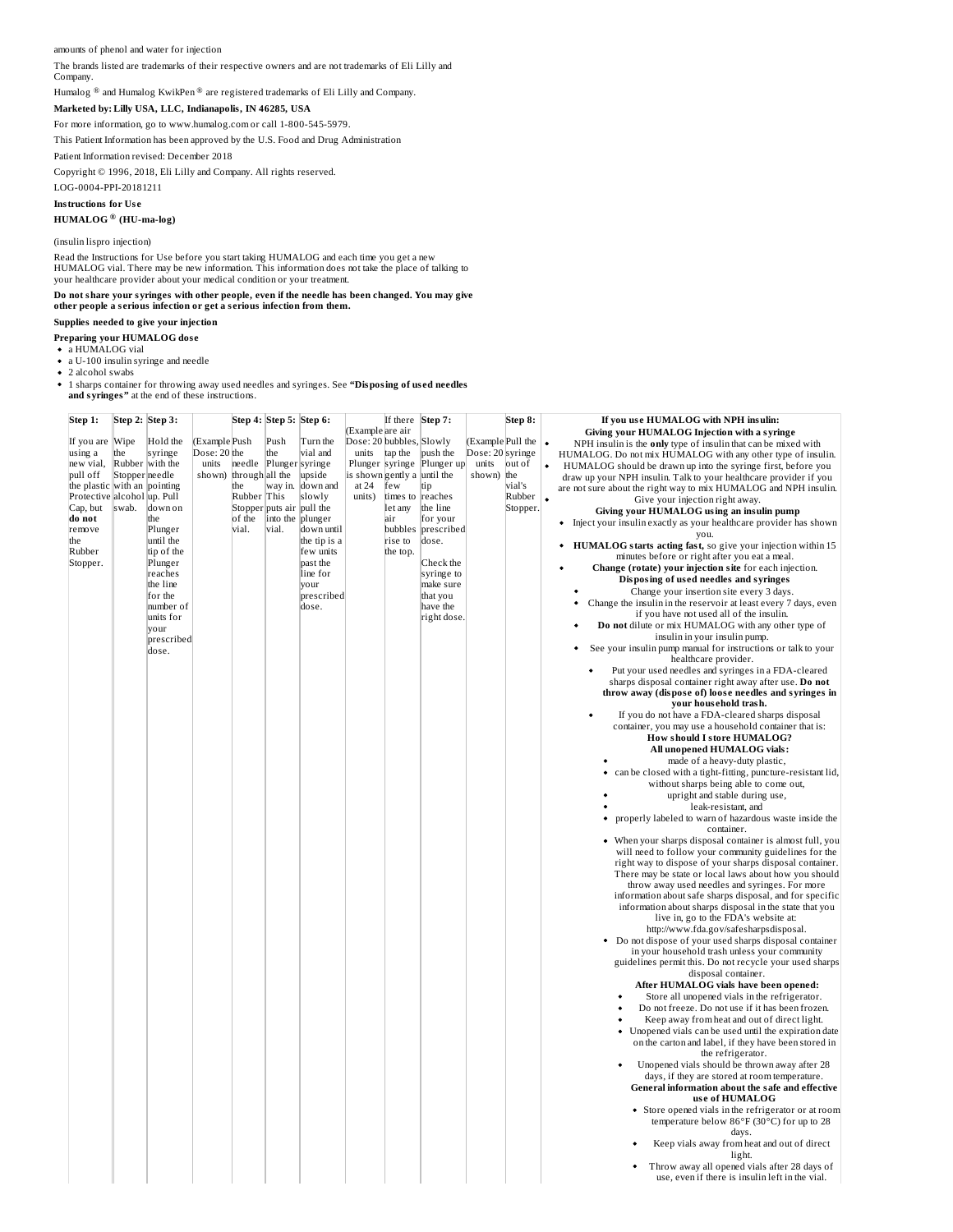|  |  |  |  |  |  | If you have any questions or problems with your<br>HUMALOG, contact Lilly at 1-800-Lilly-Rx<br>(1-800-545-5979) or call your healthcare<br>provider for help. For more information on<br>Scan this code to launch the humalog.com<br>These Instructions for Use have been approved by<br>the U.S. Food and Drug Administration.<br>Humalog <sup>®</sup> is a registered trademark of Eli<br>Instructions for Use revised: December 2018<br>Marketed by: Lilly USA, LLC, Indianapolis,<br>Copyright © 1996, 2018, Eli Lilly and | website                       | HUMALOG and insulin, go to<br>www.humalog.com.<br>Lilly and Company.<br>IN 46285, USA<br>Company. All rights reserved.<br>LOGVL-0005-IFU-20181211                                                                                             |                                                                                                                                                                                                                                                                                                                                                                                                                                                                                                                                      |
|--|--|--|--|--|--|--------------------------------------------------------------------------------------------------------------------------------------------------------------------------------------------------------------------------------------------------------------------------------------------------------------------------------------------------------------------------------------------------------------------------------------------------------------------------------------------------------------------------------|-------------------------------|-----------------------------------------------------------------------------------------------------------------------------------------------------------------------------------------------------------------------------------------------|--------------------------------------------------------------------------------------------------------------------------------------------------------------------------------------------------------------------------------------------------------------------------------------------------------------------------------------------------------------------------------------------------------------------------------------------------------------------------------------------------------------------------------------|
|  |  |  |  |  |  | Step 9:                                                                                                                                                                                                                                                                                                                                                                                                                                                                                                                        | Step<br>10:                   | Step<br>11:                                                                                                                                                                                                                                   | Step 12:                                                                                                                                                                                                                                                                                                                                                                                                                                                                                                                             |
|  |  |  |  |  |  | Choose your<br>injection site.<br><b>HUMALOG</b> is<br>injected under<br>the skin<br>(subcutaneously) skin.<br>of your stomach<br>area (abdomen),<br>buttocks, upper<br>legs or upper<br>arms.<br>Wipe the skin<br>with an alcohol<br>swab. Let the<br>injection site dry<br>before you<br>inject your dose.                                                                                                                                                                                                                   | Insert<br>the<br>into<br>your | Push<br>down<br>on the<br>to inject<br>vour<br>dose.<br>The<br>needle<br>should<br>stay in<br>your<br>skin for<br>at least<br>l5<br>$ seconds $ $\bullet$<br>to make<br>sure<br>you<br>have<br>injected<br>all of<br>your<br>insulin<br>dose. | Pull the<br>needle out of<br>your skin.<br>needle Plunger   • You may<br>see a drop<br>of insulin<br>at the<br>needle tip.<br>This is<br>normal and<br>does not<br>affect the<br>dose you<br>just<br>received.<br>If you see<br>blood<br>after you<br>take the<br>needle out<br>of your<br>skin, press<br>the<br>injection<br>site with a<br>piece of<br>gauze or<br>an alcohol<br>swab. Do<br>not rub<br>the area.<br>Do not<br>٠<br>recap the<br>needle.<br>Recapping<br>the needle<br>can lead to<br>a needle<br>stick<br>injury. |
|  |  |  |  |  |  | ٠                                                                                                                                                                                                                                                                                                                                                                                                                                                                                                                              |                               |                                                                                                                                                                                                                                               | Keep HUMALOG vials, syringes, needles,<br>and all medicines out of the reach of                                                                                                                                                                                                                                                                                                                                                                                                                                                      |
|  |  |  |  |  |  |                                                                                                                                                                                                                                                                                                                                                                                                                                                                                                                                |                               | children.<br>each injection.                                                                                                                                                                                                                  | Always use a new syringe or needle for                                                                                                                                                                                                                                                                                                                                                                                                                                                                                               |
|  |  |  |  |  |  |                                                                                                                                                                                                                                                                                                                                                                                                                                                                                                                                |                               | serious infection from them.                                                                                                                                                                                                                  | Do not reuse or share your syringes or<br>needles with other people. You may give<br>other people a serious infection or get a                                                                                                                                                                                                                                                                                                                                                                                                       |

- Wash your hands with soap and water.
- Check the HUMALOG label to make sure you are taking the right type of insulin. This is<br>especially important if you use more than 1 type of insulin.<br>HUMALOG should look clear and colorless. **Do not** use HUMALOG if it is thi
- 
- colored, or if you see lumps or particles in it. **Do not** use HUMALOG past the expiration date printed on the label or 28 days after you first use it.
- **Always us e a new syringe or needle for each injection to help ensure sterility and prevent blocked needles. Do not reus e or share your syringes or needles with other people. You may give other people a s erious infection or get a s erious infection from them.**

| <b>Patient Information</b>         |
|------------------------------------|
| <b>HUMALOG KwikPen<sup>®</sup></b> |
| insulin lispro injection           |
| $U$ 200 (200 units nor mL)         |

U-200 (200 units per mL)<br>Do not share your HUMALOG KwikPen with other people, even if the needle has been changed. **You may give other people a s erious infection, or get a s erious infection from them. What is HUMALOG?**

- HUMALOG is a rapid-acting man-made insulin used to control high blood sugar in adults and children with diabetes mellitus.
- This HUMALOG KwikPen ("Pen") contains **2** times as much insulin (200U/mL) in 1 mL as standard insulin (100U/mL).
- It is not known if HUMALOG is safe and effective in children less than 3 years of age. It is not known if HUMALOG is safe and effective in children with type 2 diabetes.

# **Who should not take HUMALOG? Do not take HUMALOG if you:**

are having an episode of low blood sugar (hypoglycemia).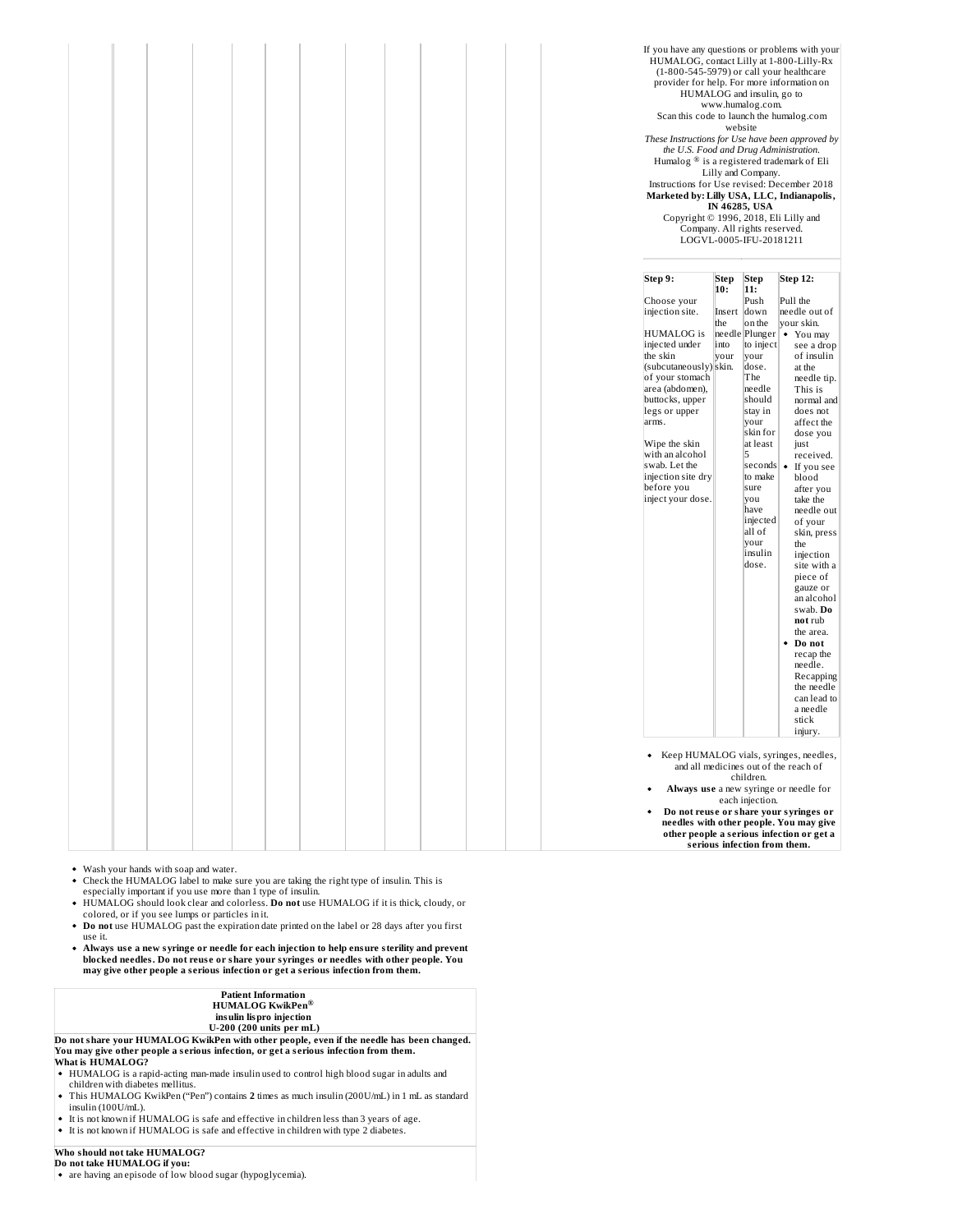have an allergy to insulin lispro or any of the ingredients in HUMALOG. See the end of this Patient Information leaflet for a complete list of ingredients in HUMALOG.

# **What should I tell my healthcare provider before using HUMALOG?**

**Before using HUMALOG, tell your healthcare provider about all your medical conditions, including if you:**

- have liver or kidney problems
- take other medicines, especially ones called TZDs (thiazolidinediones).
- have heart failure or other heart problems. If you have heart failure, it may get worse while you take TZDs with HUMALOG.
- are pregnant, planning to become pregnant, or breastfeeding. It is not known if HUMALOG may harm your unborn or breastfeeding baby.

Tell your healthcare provider about all the medicines you take, including prescription and over-thecounter medicines, vitamins, and herbal supplements.

**Before you start using HUMALOG, talk to your healthcare provider about low blood sugar and how to manage it.**

# **How should I us e HUMALOG KwikPen?**

- Read the detailed **Instructions for Us e** that come with your HUMALOG KwikPen.
- Use HUMALOG KwikPen exactly as your healthcare provider tells you to. Your healthcare provider should tell you how much HUMALOG to use and when to use it.
- Know the amount of HUMALOG you use. **Do not** change the amount of HUMALOG you use unless your healthcare provider tells you to.
- Check your insulin label each time you give your injection to make sure you are using the correct insulin.
- HUMALOG comes in a KwikPen which is a disposable prefilled pen that you must use to give your<br>HUMALOG. The dose window on your pen shows your dose of HUMALOG. **Do not** make any dose changes unless your healthcare provider tells you to.
- **Do not** use a syringe to remove HUMALOG from your KwikPen disposable prefilled pen.
- **Do not** re-use needles. Always use a new needle for each injection. Re-use of needles increases your risk of having blocked needles, which may cause you to get the wrong dose of HUMALOG. Using a new needle for each injection also lowers your risk of getting an infection. If your needle is blocked, follow the instructions in the **"General information about the safe and effective us e of your Pen"** section of the Instructions for Use.
- HUMALOG is a rapid-acting insulin. Take HUMALOG **within 15** minutes before eating or right
- after eating a meal. Inject HUMALOG under your skin (subcutaneously). **Do not** use HUMALOG KwikPen ("Pen") in an insulin pump or inject HUMALOG KwikPen into your vein (intravenously).
- Change (rotate) your injection site with each dose.
- **Do not** mix the HUMALOG in the HUMALOG KwikPen with any other type of insulin or liquid medicine.
- **Check your blood sugar levels.** Ask your healthcare provider what your blood sugar should be and when you should check your blood sugar levels.

#### **Keep HUMALOG KwikPen and all medicines out of reach of children.**

**Your dos e of HUMALOG may need to change becaus e of a:** change in physical activity or exercise, weight gain or loss, increased stress, illness, change in diet, or because of other medicines you take.

#### **What should I avoid while using HUMALOG KwikPen?**

- While using HUMALOG KwikPen do not:
- drive or operate heavy machinery, until you know how HUMALOG KwikPen affects you
- drink alcohol or use over-the-counter medicines that contain alcohol

## **What are the possible side effects of HUMALOG?**

- **HUMALOG may caus e s erious side effects that can lead to death, including:**
- **low blood sugar (hypoglycemia).** Signs and symptoms of low blood sugar may include: dizziness or lightheadedness, sweating, confusion, headache, blurred vision, slurred speech,
- shakiness, fast heartbeat, anxiety, irritability or mood changes, hunger. **s evere allergic reaction (whole body reaction). Get medical help right away, if you have any of thes e signs or symptoms of a s evere allergic reaction:**
- a rash over your whole body, have trouble breathing, a fast heartbeat, or sweating.
- **low potassium in your blood (hypokalemia).**
- **heart failure.** Taking certain diabetes pills called TZDs (thiazolidinediones) with HUMALOG may cause heart failure in some people. This can happen even if you have never had heart failure or heart problems before. If you already have heart failure it may get worse while you take TZDs with HUMALOG. Your healthcare provider should monitor you closely while you are taking TZDs with HUMALOG. Tell your healthcare provider if you have any new or worse symptoms of heart failure including:
	- shortness of breath, swelling of your ankles or feet, sudden weight gain

Treatment with TZDs and HUMALOG may need to be adjusted or stopped by your healthcare provider f you have new or worse heart failure.

#### **Get emergency help if you have:**

trouble breathing, shortness of breath, fast heartbeat, swelling of your face, tongue, or throat, sweating, extreme drowsiness, dizziness, confusion.

#### **The most common side effects of HUMALOG include:**

low blood sugar (hypoglycemia), allergic reactions, including reactions at your injection site, skin thickening or pits at the injection site (lipodystrophy), itching, and rash.

#### **Thes e are not all of the possible side effects from HUMALOG.** Call your doctor for medical advice about side effects. You may report side effects to FDA at 1-800-FDA-1088.

**General Information about the safe and effective us e of HUMALOG KwikPen.** Medicines are sometimes prescribed for purposes other than those listed in a Patient Information leaflet. **Do not** use HUMALOG for a condition for which it was not prescribed. **Do not** give HUMALOG to other people, even if they have the same symptoms that you have. It may harm them. This Patient Information leaflet summarizes the most important information about HUMALOG KwikPen. If you would like more information, talk with your healthcare provider. You can ask your pharmacist or ealthcare provider for information about HUMALOG that is written for healthcare providers. For more information go to www.humalog.com or call 1-800-LillyRx (1-800-545-5979). **What are the ingredients in HUMALOG U-200?**

#### **Active ingredient:** insulin lispro.

**Inactive ingredient:** glycerin, tromethamine, metacresol, zinc oxide (zinc ion), trace amounts of phenol and water for injection.

Humalog  $^{\circledR}$  and Humalog KwikPen  $^{\circledR}$  are registered trademarks of Eli Lilly and Company. Marketed by: Lilly USA, LLC, Indianapolis, IN 46285, USA

# **For more information, go to www.humalog.com.**

Patient Information issued: May 26, 2015<br>Copyright © 2015, Eli Lilly and Company. All rights reserved.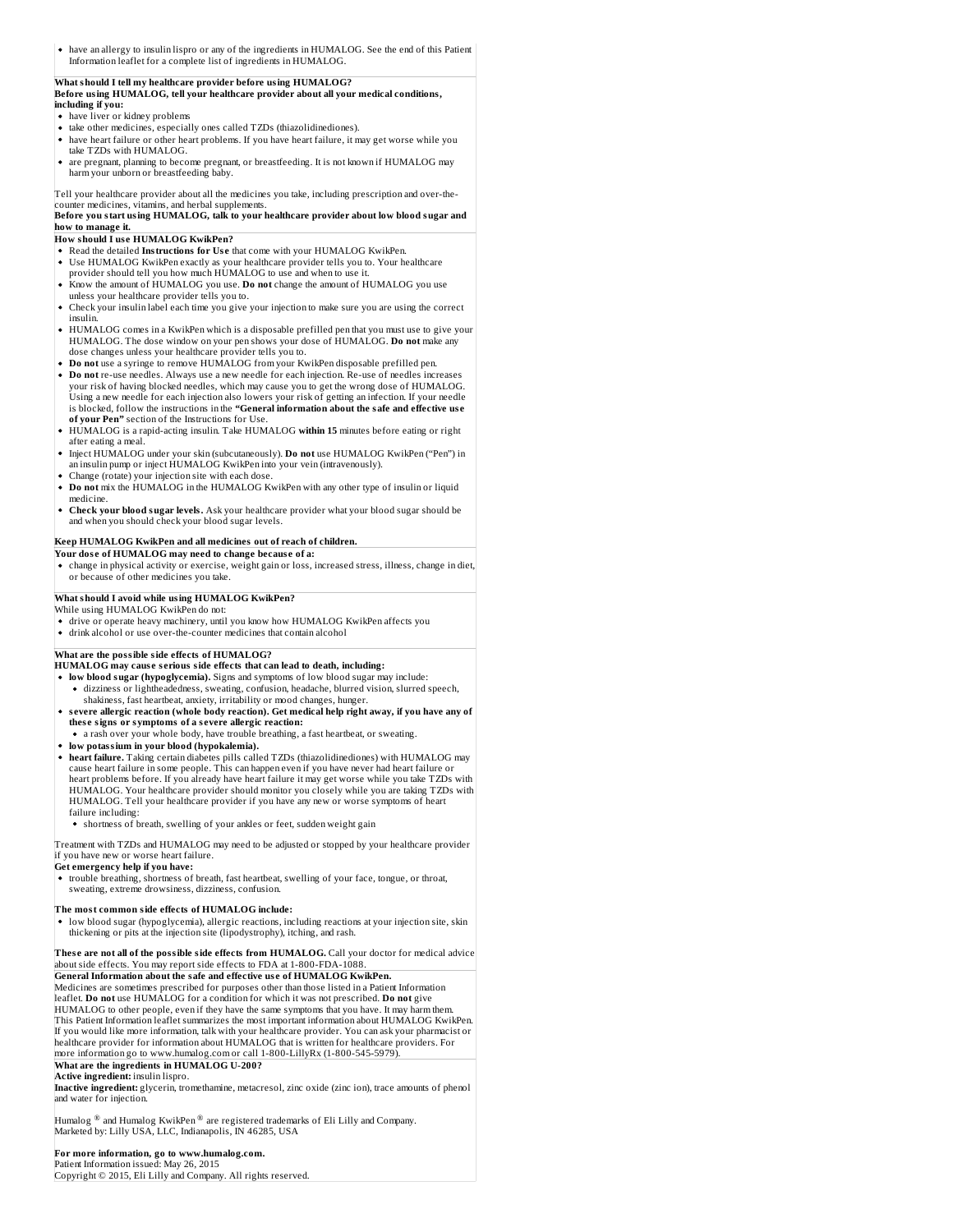#### This Patient Information has been approved by the U.S. Food and Drug Administration

#### LOG200-0001-PPI-20150526

#### **Instructions for Us e**

### **HUMALOG Junior KwikPen ® ®**

# **insulin lispro injection**

# **100 units/mL, 3 mL pen**

Read the Instructions for Use before you start taking HUMALOG and each time you get another<br>HUMALOG ® Junior KwikPen ®. There may be new information. This information does not take the place of talking to your healthcare provider about your medical condition or your treatment.

#### **Do not share your HUMALOG Junior KwikPen with other people, even if the needle has been changed. You may give other people a s erious infection or get a s erious infection from them.**

HUMALOG Junior KwikPen ("Pen") is a disposable prefilled pen containing 300 units of HUMALOG.

# People who are blind or have vision problems should not use the Pen without help from a person<br>trained to use the Pen.

# **How to recognize your HUMALOG Junior KwikPen:**

- You can give yourself more than 1 dose from the Pen.
- Each turn of the Dose Knob dials 0.5 (½) unit of insulin. You can give from 0.5 (½) to 30 units in a single injection.
- If your dose is more than 30 units, you will need to give yourself more than 1 injection. • The Plunger only moves a little with each injection, and you may not notice that it moves. The
- Plunger will only reach the end of the cartridge when you have used all 300 units in the Pen. **Supplies needed to give your injection:**

#### Pen color: Blue

- Dose Knob: Blue, with raised ridges on end and side
- Label: White with an orange color bar and orange-to-yellow color band

# **Preparing your Pen**

- HUMALOG Junior KwikPen
- KwikPen compatible Needle (BD [Becton, Dickinson and Company] Pen Needles
- recommended)
- Alcohol swab
- Gauze

# **Priming your Pen Prime before each injection.**

| Step 6:                  | Step 7:              | Step 8:                  |                                    |                                                                              |                      |                                          | <b>Selecting your dose</b>                                                                                                  |  |  |  |
|--------------------------|----------------------|--------------------------|------------------------------------|------------------------------------------------------------------------------|----------------------|------------------------------------------|-----------------------------------------------------------------------------------------------------------------------------|--|--|--|
| $\bullet$ To             | $\bullet$ Hold       | • Continue               | $\bullet$                          | You can give from $0.5$ ( $\frac{1}{2}$ ) to 30 units in a single injection. |                      |                                          |                                                                                                                             |  |  |  |
| prime                    | vour Pen             | holding                  | $\bullet$                          |                                                                              |                      |                                          | If your dose is more than 30 units, you will need to give more than 1 injection.                                            |  |  |  |
| your                     | with the             | vour Pen                 |                                    |                                                                              |                      |                                          | LOGJRKP-0002-IFU-20181101                                                                                                   |  |  |  |
| Pen,<br>turn             | Needle<br>pointing   | with the<br>Needle       |                                    |                                                                              |                      |                                          |                                                                                                                             |  |  |  |
| the                      | up. Tap              | pointing                 | <b>Step 10:</b>                    | <b>Step 11:</b>                                                              | • Continue           | Step 12:                                 | <b>Step 13:</b><br><b>Step 14:</b><br><b>Step 15:</b><br>After your injection                                               |  |  |  |
| Dose                     | the                  | up. Push                 | • Choose your<br>injection site.   | $\bullet$ Insert<br>the                                                      | to hold<br>the Dose  | • Pull the Needle                        | • Carefully • Unscrew<br>• Replace<br><b>Disposing of Pens and Needles</b><br>the Pen<br>$\bullet$<br>replace<br>the capped |  |  |  |
| Knob                     | Cartridge            | the Dose                 | <b>HUMALOG</b> is                  | Needle                                                                       | Knob in              | out of your skin.<br>$\bullet$ A drop of | Put your used Needles in a FDA-cleared<br>the Outer<br>Needle<br>Cap by<br>sharps disposal container right away after       |  |  |  |
| to                       | Holder               | Knob in                  | injected under                     | into                                                                         | and                  | insulin at the                           | and throw<br>Needle<br>lining up<br>use. Do not throw away (dispose of)                                                     |  |  |  |
| select<br>$\overline{2}$ | gently to<br>collect | until it<br>stops, and   | the skin                           | your                                                                         | slowly               | Needle tip is                            | Shield.<br>it away<br>the Cap<br>loose needles in your household trash.                                                     |  |  |  |
| units.                   | air                  | 0" is seen               | (subcutaneously)                   | skin.                                                                        | count to             | normal. It will                          | Clip<br>(see<br>$\bullet$<br>If you do not have a FDA-cleared sharps                                                        |  |  |  |
|                          | bubbles              | in the Dose              | of your stomach<br>area, buttocks, | Push<br>the                                                                  | 5 before<br>removing | not affect<br>your dose.                 | <b>Disposing</b><br>with the<br>disposal container, you may use a<br>of Pens<br>Dose                                        |  |  |  |
|                          | at the top.          | Window.                  | upper legs or                      | Dose                                                                         | the                  | $\bullet$ Check the                      | household container that is:<br>and<br>Indicator<br><b>Storing your Pen</b>                                                 |  |  |  |
|                          |                      | Hold the                 | upper arms.                        | Knob                                                                         | Needle.              | number in the                            | <b>Needles</b><br>and<br><b>Unused Pens</b>                                                                                 |  |  |  |
|                          |                      | Dose Knob<br>in and      | Wipe your skin                     | all the                                                                      | Do not               | Dose                                     | section).<br>pushing<br>made of a heavy-duty plastic,                                                                       |  |  |  |
|                          |                      | count to 5               | with an alcohol                    | way in.                                                                      | try to               | Window                                   | Do not<br>straight<br>can be closed with a tight-fitting,                                                                   |  |  |  |
|                          |                      | slowly.                  | swab, and let<br>vour skin dry     |                                                                              | inject<br>your       | • If you see                             | store the<br>on.<br>puncture-resistant lid, without sharps<br>Pen with                                                      |  |  |  |
|                          |                      | You                      | before you                         |                                                                              | insulin              | " $0$ " in the<br>Dose                   | being able to come out,<br>the                                                                                              |  |  |  |
|                          |                      | should see               | inject your dose.                  |                                                                              | by                   | window,                                  | upright and stable during use,<br>Needle<br>leak-resistant, and                                                             |  |  |  |
|                          |                      | insulin at<br>the tip of |                                    |                                                                              | turning              | you have                                 | attached to<br>properly labeled to warn of hazardous                                                                        |  |  |  |
|                          |                      | the                      |                                    |                                                                              | the Dose             | received                                 | prevent<br>waste inside the container.                                                                                      |  |  |  |
|                          |                      | Needle.                  |                                    |                                                                              | Knob.<br>You will    | the full                                 | leaking,<br>When your sharps disposal container<br>blocking                                                                 |  |  |  |
|                          |                      | • If you                 |                                    |                                                                              | not                  | amount<br>you                            | is almost full, you will need to follow<br>the                                                                              |  |  |  |
|                          |                      | do not                   |                                    |                                                                              | receive              | dialed.                                  | your community guidelines for the<br>Needle,                                                                                |  |  |  |
|                          |                      | see<br>insulin.          |                                    |                                                                              | your                 | • If you do                              | right way to dispose of your sharps<br>and air<br>disposal container. There may be state                                    |  |  |  |
|                          |                      | repeat                   |                                    |                                                                              | insulin              | not see                                  | from<br>or local laws about how you should                                                                                  |  |  |  |
|                          |                      | the                      |                                    |                                                                              | by<br>turning        | " $0$ " in the<br>Dose                   | entering<br>throw away used needles. For more<br>the Pen.                                                                   |  |  |  |
|                          |                      | priming                  |                                    |                                                                              | the Dose             | window,                                  | information about safe sharps                                                                                               |  |  |  |
|                          |                      | steps 6                  |                                    |                                                                              | Knob.                | do not                                   | disposal, and for specific information<br>about sharps disposal in the state that                                           |  |  |  |
|                          |                      | to $8,$<br>but not       |                                    |                                                                              |                      | redial.                                  | you live in, go to the FDA's website                                                                                        |  |  |  |
|                          |                      | more                     |                                    |                                                                              |                      | Insert the                               | at <sup>-</sup>                                                                                                             |  |  |  |
|                          |                      | than 4                   |                                    |                                                                              |                      | Needle<br>into your                      | http://www.fda.gov/safesharpsdisposal                                                                                       |  |  |  |
|                          |                      | times.                   |                                    |                                                                              |                      | skin and                                 | Do not dispose of your used sharps                                                                                          |  |  |  |
|                          |                      | If you<br>s till do      |                                    |                                                                              |                      | finish                                   | disposal container in your household<br>trash unless your community                                                         |  |  |  |
|                          |                      | not see                  |                                    |                                                                              |                      | your                                     | guidelines permit this. Do not recycle                                                                                      |  |  |  |
|                          |                      | insulin,                 |                                    |                                                                              |                      | injection.                               | the container.                                                                                                              |  |  |  |
|                          |                      | change                   |                                    |                                                                              |                      | • If you still<br>do not                 | The used Pen may be discarded in                                                                                            |  |  |  |
|                          |                      | the                      |                                    |                                                                              |                      | think you                                | your household trash after you have<br>removed the needle.                                                                  |  |  |  |
|                          |                      | Needle<br>and            |                                    |                                                                              |                      | received                                 | In-use Pen                                                                                                                  |  |  |  |
|                          |                      | repeat                   |                                    |                                                                              |                      | the full                                 | Store unused Pens in the                                                                                                    |  |  |  |
|                          |                      | the                      |                                    |                                                                              |                      | amount<br>you                            | refrigerator at 36°F to 46°F (2°C                                                                                           |  |  |  |
|                          |                      | priming                  |                                    |                                                                              |                      | dialed for                               | to $8^{\circ}$ C).                                                                                                          |  |  |  |
|                          |                      | steps 6<br>to 8.         |                                    |                                                                              |                      | your                                     | • Do not freeze your insulin. Do not                                                                                        |  |  |  |
|                          |                      | Small<br>٠               |                                    |                                                                              |                      | injection,                               | use if it has been frozen.<br>• Unused Pens may be used until the                                                           |  |  |  |
|                          |                      | air                      |                                    |                                                                              |                      | do not                                   | expiration date printed on the                                                                                              |  |  |  |
|                          |                      | bubbles                  |                                    |                                                                              |                      | start over<br>or repeat                  | Label, if the Pen has been kept in                                                                                          |  |  |  |
|                          |                      | are                      |                                    |                                                                              |                      | that                                     | the refrigerator.                                                                                                           |  |  |  |
|                          |                      | normal<br>and            |                                    |                                                                              |                      | injection.                               | General information about the<br>safe and effective use of your                                                             |  |  |  |
|                          |                      | will not                 |                                    |                                                                              |                      | Monitor                                  | Pen                                                                                                                         |  |  |  |
|                          |                      | affect                   |                                    |                                                                              |                      | your<br>blood                            | Store the Pen you are currently                                                                                             |  |  |  |
|                          |                      | your                     |                                    |                                                                              |                      | glucose                                  | using at room temperature [up                                                                                               |  |  |  |
|                          |                      | dose.                    |                                    |                                                                              |                      | as                                       | to $86^{\circ}$ F (30 $^{\circ}$ C)]. Keep away                                                                             |  |  |  |
|                          |                      |                          |                                    |                                                                              |                      | instructed                               | from heat and light.                                                                                                        |  |  |  |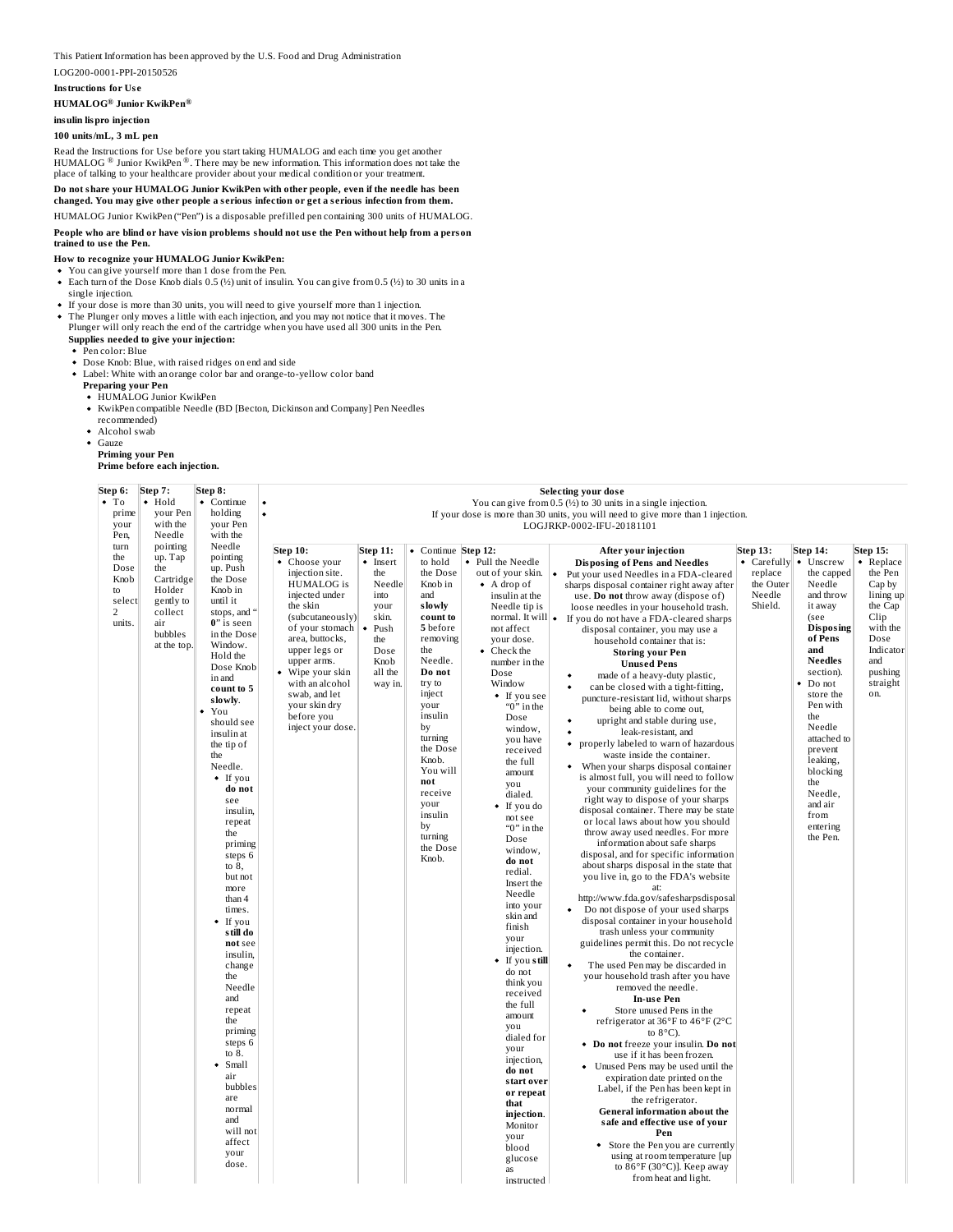|                                                                                                                | <br>by your<br>healthcare<br>provider.<br>$\bullet$ If you<br>normally<br>need to<br>give 2<br>injections<br>for your<br>full dose,<br>be sure to<br>give your<br>second<br>injection.<br>$\bullet$ The<br>Plunger<br>only<br>moves a<br>little with<br>each<br>injection<br>and you<br>may not<br>notice that<br>it moves.<br>If you see<br>blood<br>after you<br>take the<br>Needle<br>out of<br>your skin<br>press the<br>injection<br>site<br>lightly<br>with a<br>piece of<br>gauze or<br>an alcoho<br>swab. Do<br>not rub<br>the area. | Throw away the HUMALOG<br>$\bullet$<br>Pen you are using after 28<br>days, even if it still has insulin<br>left in it.<br><b>Troubleshooting</b><br>Keep your Pen and<br>$\bullet$<br>Needles out of the sight<br>and reach of children.<br>• Do not use your Pen if any<br>part looks broken or<br>damaged.<br>• Always carry an extra Pen<br>in case yours is lost or<br>damaged.<br>If you can not remove<br>the Pen Cap, gently<br>twist the cap back and<br>forth, and then pull the<br>cap straight off.<br>If the Dose Knob is<br>hard to push:<br>If you have any<br>questions or problems<br>with your HUMALOG<br>Junior KwikPen, contact<br>Lilly at 1-800-LillyRx<br>$(1-800-545-5979)$ or<br>call your healthcare<br>provider for help. For<br>more information on<br>HUMALOG Junior<br>KwikPen and insulin, go<br>to www.humalog.com.<br>Scan this code to launch<br>www.humalog.com<br>This Instructions for Use<br>has been approved by the<br>U.S. Food and Drug<br>Administration.<br>HUMALOG <sup>®</sup> and<br>HUMALOG <sup>®</sup> Junior<br>KwikPen <sup>®</sup> are<br>trademarks of Eli Lilly<br>and Company.<br>Revised: November<br>2018<br><b>Marketed by: Lilly</b><br>USA, LLC<br>Indianapolis, IN<br>46285, USA<br>Copyright © 2017,<br>2018, Eli Lilly and<br>Company. All rights<br>reserved.<br>Pushing the Dose<br>Knob more slowly<br>will make it easier<br>to inject.<br>• Your Needle may be<br>blocked. Put on a<br>new Needle and<br>prime the Pen.<br>$\bullet$<br>You may have dust,<br>food, or liquid<br>inside the Pen.<br>Throw the Pen away<br>and get a new Pen. |                                                                                                           |
|----------------------------------------------------------------------------------------------------------------|----------------------------------------------------------------------------------------------------------------------------------------------------------------------------------------------------------------------------------------------------------------------------------------------------------------------------------------------------------------------------------------------------------------------------------------------------------------------------------------------------------------------------------------------|------------------------------------------------------------------------------------------------------------------------------------------------------------------------------------------------------------------------------------------------------------------------------------------------------------------------------------------------------------------------------------------------------------------------------------------------------------------------------------------------------------------------------------------------------------------------------------------------------------------------------------------------------------------------------------------------------------------------------------------------------------------------------------------------------------------------------------------------------------------------------------------------------------------------------------------------------------------------------------------------------------------------------------------------------------------------------------------------------------------------------------------------------------------------------------------------------------------------------------------------------------------------------------------------------------------------------------------------------------------------------------------------------------------------------------------------------------------------------------------------------------------------------------------------------------------------------------------------------------------|-----------------------------------------------------------------------------------------------------------|
| HUMALOG Junior KwikPen meets the current dose<br>accuracy and functional requirements of ISO 11608-<br>1:2014. | Step 9:                                                                                                                                                                                                                                                                                                                                                                                                                                                                                                                                      | width="100%"><br>٠<br>If you need help with dividing up your dose the right way, ask your healthcare provider.<br>You must use a new Needle for each injection and repeat the priming step.<br>The Pen will not let you dial more than the number of units left in the Pen.<br>If you need to inject more than the number of units left in the Pen, you may either:<br>Giving your injection<br>inject the amount left in your Pen and then use a new Pen to give the rest of your dose, or<br>get a new Pen and inject the full dose.<br>It is normal to see a small amount of insulin left in the Pen that you can not inject.<br>Inject your insulin as your healthcare provider has shown you.<br>Change (rotate) your injection site for each injection.<br>Do not try to change your dose while injecting.<br>• Turn the Dose Knob to select the number of units you need to inject.<br>The Dose Indicator should line up with your dose.<br>• The Pen dials $0.5$ ( $\frac{1}{2}$ ) unit at a time.<br>• The Dose Knob clicks as you turn it.<br>• Do not dial your dose by counting the clicks. You may dial the<br>wrong dose. This may lead to you getting too much insulin or not<br>enough insulin.<br>• The dose can be corrected by turning the Dose Knob in either<br>direction until the correct dose lines up with the Dose Indicator.                                                                                                                                                                                                                                                          | Example: 4 units shown in<br>the Dose Window<br>Example: 10.5 (10 ½) units<br>shown in the Dose<br>Window |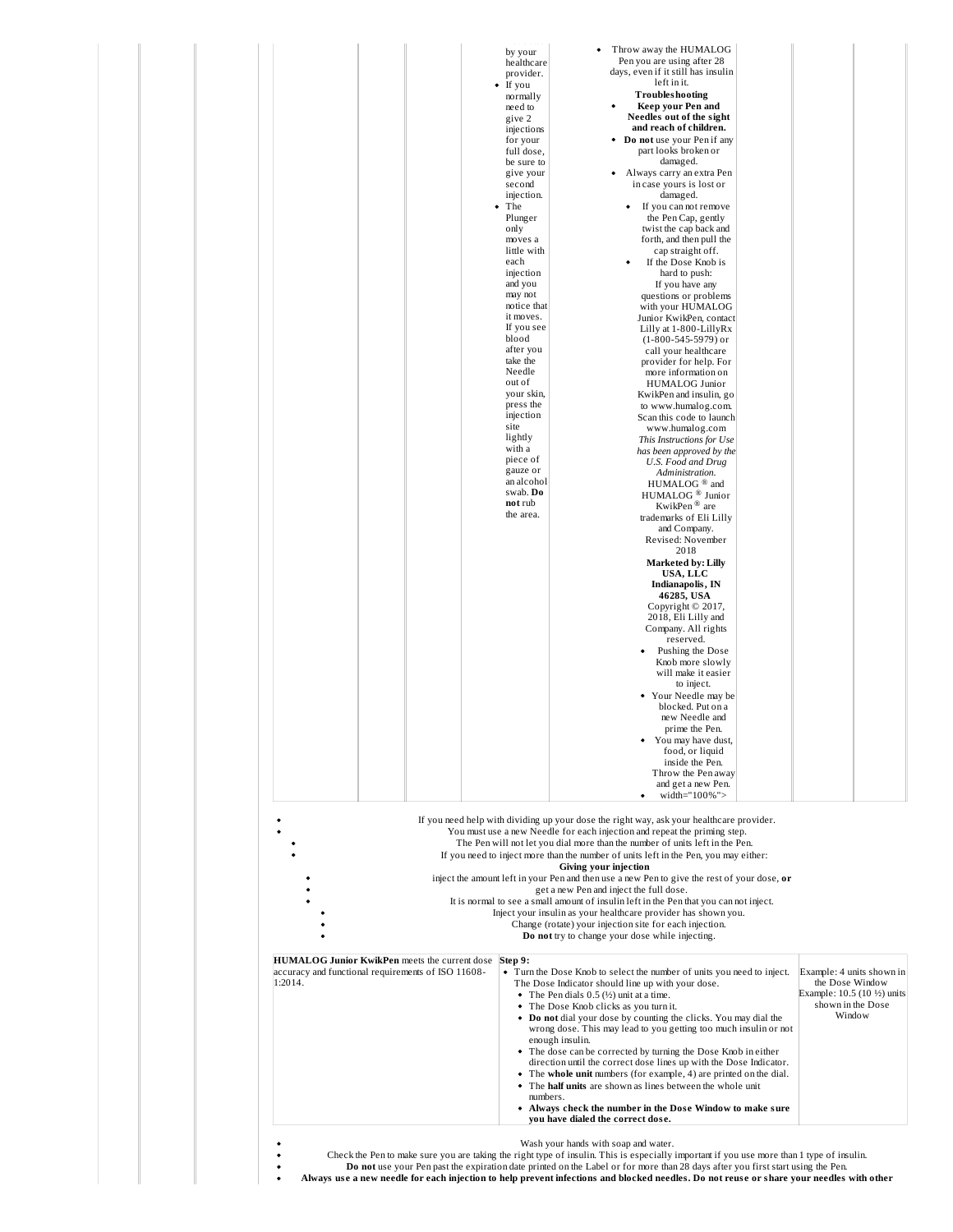| Priming your Pen means removing the air from the Needle and Cartridge that may collect during normal use and ensures that the Pen is working                                                                                                                                                          | correctly.                                                                                        | people. You may give other people a serious infection or get a serious infection from them.<br>If you <b>do not</b> prime before each injection, you may get too much or too little insulin. |                                                                                                                                       |
|-------------------------------------------------------------------------------------------------------------------------------------------------------------------------------------------------------------------------------------------------------------------------------------------------------|---------------------------------------------------------------------------------------------------|----------------------------------------------------------------------------------------------------------------------------------------------------------------------------------------------|---------------------------------------------------------------------------------------------------------------------------------------|
| Step 1:<br>• Pull the Pen Cap straight off.<br>• Do not remove the Pen Label.<br>• Wipe the Rubber Seal with an alcohol swab.<br>• Step 2:<br>• Check the liquid in the Pen.<br>HUMALOG should look clear and colorless.<br>Do not use if it is cloudy, colored, or has<br>particles or clumps in it. | Step 3:<br>• Select a new Needle.<br>• Pull off the Paper Tab<br>from the Outer Needle<br>Shield. | Step 4:<br>• Push the capped Needle straight onto<br>the Pen and twist the Needle on until<br>it is tight.                                                                                   | Step 5:<br>Pull off the Outer<br>Needle Shield. Do not<br>throw it away.<br>Pull off the Inner<br>Needle Shield and<br>throw it away. |

DRUG: Humalog GENERIC: Insulin lispro DOSAGE: INJECTION, SOLUTION ADMINSTRATION: INTRAVENOUS NDC: 70518-2264-0 PACKAGING: 10 mL in 1 VIAL OUTER PACKAGING: 1 in 1 CARTON ACTIVE INGREDIENT(S): Insulin lispro 100[iU] in 1mL

- INACTIVE INGREDIENT(S):
- Glycerin<br>Water
- Hydrochloric acid
- Phenol
- Metacresol
- $\bullet~$  Sodium Phosphate, Dibasic
- Sodium hydroxide Zinc
- 

| <b>Humalog</b>                              |                      |
|---------------------------------------------|----------------------|
| Insulin Lispro                              |                      |
| 100[iU]/ 1mL Injection                      | QTY: 10              |
| $ID#$ .                                     | <b>Expires:</b>      |
| NDC #: 70518-2264-00                        | Shape:               |
| LOT #:                                      | Ref #: 00002-7510-01 |
| MFG: Lilly USA, LLC, Indianapolis, IN 46285 |                      |
| <b>RX ONLY</b>                              |                      |
|                                             | WARE.                |

Directions For Use: See Package Insert<br>Store at 2-8°C (36-46°F); excursions permitted to 0-15°C<br>(32-59°F) [See USP] Repackaged by:<br>Repackaged by:<br>RemedyRepack Inc., Indiana, PA 15701, 1-724-465-8762



|             | <b>HUMALOG</b>                                 |               |                                                                       |                              |                             |                          |                           |
|-------------|------------------------------------------------|---------------|-----------------------------------------------------------------------|------------------------------|-----------------------------|--------------------------|---------------------------|
|             | insulin lispro injection, solution             |               |                                                                       |                              |                             |                          |                           |
|             |                                                |               |                                                                       |                              |                             |                          |                           |
|             | <b>Product Information</b>                     |               |                                                                       |                              |                             |                          |                           |
|             | <b>Product Type</b>                            |               | HUMAN PRESCRIPTION DRUG                                               | <b>Item Code</b><br>(Source) |                             | 7510)                    | NDC:70518-2264(NDC:0002-  |
|             | <b>Route of Administration</b>                 |               | <b>INTRAVENOUS,</b><br><b>SUBCUTANEOUS</b>                            |                              |                             |                          |                           |
|             |                                                |               |                                                                       |                              |                             |                          |                           |
|             | <b>Active Ingredient/Active Moiety</b>         |               |                                                                       |                              |                             |                          |                           |
|             |                                                |               | <b>Ingredient Name</b>                                                |                              |                             | <b>Basis of Strength</b> | Strength                  |
|             |                                                |               | INSULIN LISPRO (UNII: GFX7QIS1II) (INSULIN LISPRO - UNII: GFX7QIS1II) |                              | <b>INSULIN LISPRO</b>       |                          | 100 fiUl in 1 mL          |
|             | <b>Inactive Ingredients</b>                    |               |                                                                       |                              |                             |                          |                           |
|             |                                                |               | <b>Ingredient Name</b>                                                |                              |                             |                          | Strength                  |
|             | <b>GLYCERIN</b> (UNII: PDC6A3C0OX)             |               |                                                                       |                              |                             | 16 mg in 1 mL            |                           |
|             | SO DIUM PHO SPHATE, DIBASIC (UNII: GR686LBA74) |               |                                                                       |                              |                             | $1.88$ mg in $1$ mL      |                           |
|             | METACRESOL (UNII: GGO4Y809LO)                  |               |                                                                       |                              |                             | 3.15 mg in 1 mL          |                           |
|             | ZINC (UNII: J41CSQ7QDS)                        |               |                                                                       |                              |                             | 0.0197 mg in 1 mL        |                           |
|             | PHENOL (UNII: 339 NCG44TV)                     |               |                                                                       |                              |                             |                          |                           |
|             | WATER (UNII: 059 QF0 KO0 R)                    |               |                                                                       |                              |                             |                          |                           |
|             | HYDROCHLORIC ACID (UNII: QTT17582CB)           |               |                                                                       |                              |                             |                          |                           |
|             | SO DIUM HYDRO XIDE (UNII: 55X04QC32I)          |               |                                                                       |                              |                             |                          |                           |
|             |                                                |               |                                                                       |                              |                             |                          |                           |
|             | Packaging                                      |               |                                                                       |                              |                             |                          |                           |
| #           | <b>Item Code</b>                               |               | <b>Package Description</b>                                            |                              | <b>Marketing Start Date</b> |                          | <b>Marketing End Date</b> |
|             | 1 NDC:70518-2264-0                             | 1 in 1 CARTON |                                                                       | 08/12/2019                   |                             |                          |                           |
| $\mathbf 1$ |                                                |               | 10 mL in 1 VIAL; Type 0: Not a Combination Product                    |                              |                             |                          |                           |
|             |                                                |               |                                                                       |                              |                             |                          |                           |
|             |                                                |               |                                                                       |                              |                             |                          |                           |